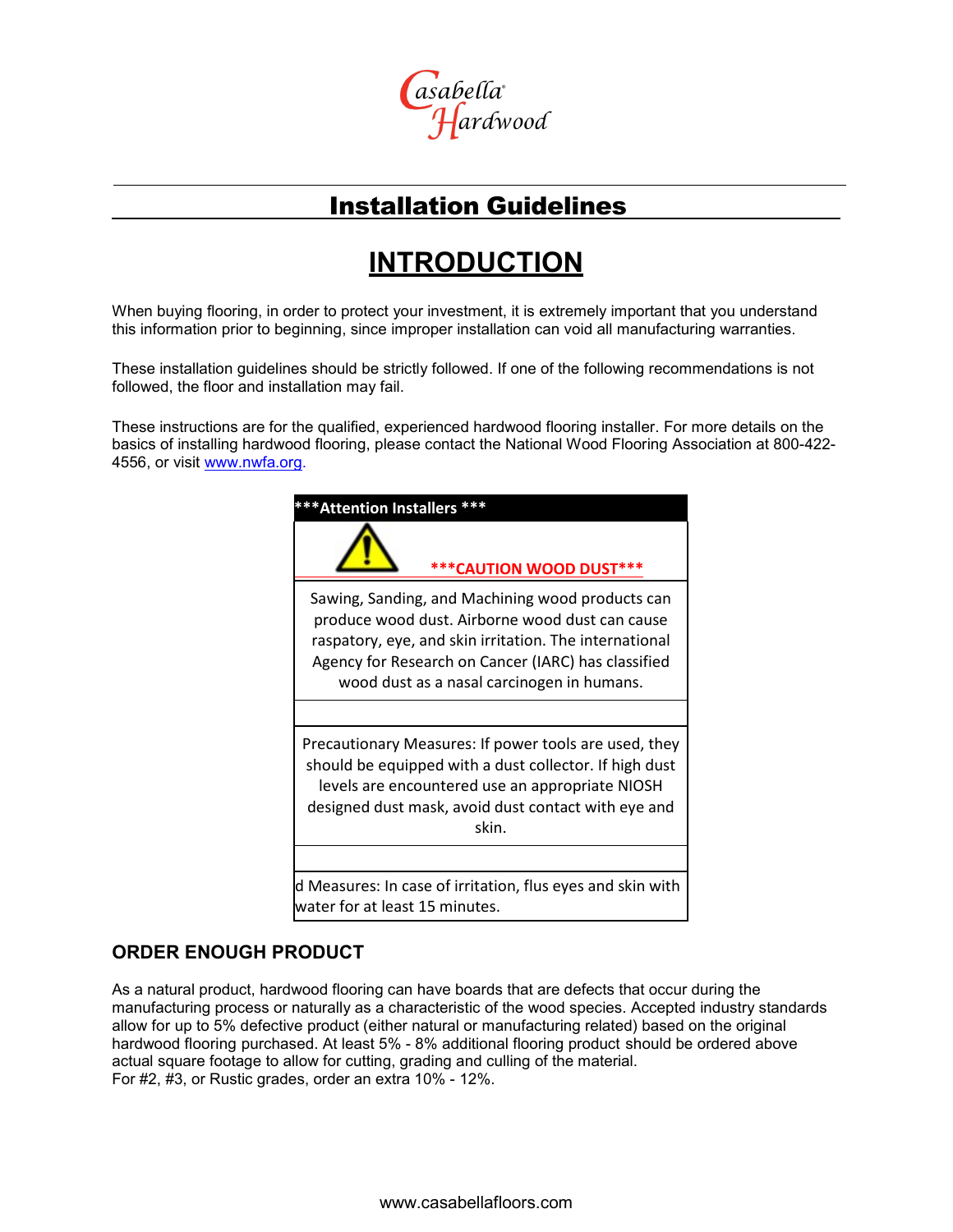asabella<br>Hardwood

## **MANUFACTURER HAS NO CONTROL WHERE FLOORING IS STORED**

Once the end user receives the product, the manufacturer and seller have no control over where the product was stored, or if it was placed in a damp area, or on a concrete substrate that was giving off moisture vapors. Do not store in the garage or outside. This is the precise reason that all manufacturers and industry installation guidelines insist that the installer and end user must properly acclimate the wood flooring to bring it to within 2% of the wood sub floor or concrete substrate. In addition, the installer must check the moisture content of the boards to make sure they are not too dry or too wet and that the sub floor is not producing excessive moisture. This is not the responsibility of the manufacturer or the seller. It is clearly one of the installer.

## **PRE-INSTALLATION & JOBSITE CONDITIONS**

It is the installer/owner's responsibility to check and ensure that the job site is environmentally and structurally acceptable prior to the installation of Casabella Floors International Floors.

### **NORMAL LIVING CONDITIONS**

The job site must be climate controlled "normal living conditions" for at least one week before any wood flooring is delivered.

The National Wood Flooring Association states that wood floors perform best when the home's environment is within "normal living conditions":

Relative humidity is between 40% to 50% (preferably 45% to 50%). Temperature is from 60º F to 80º F (preferably 68º F to 72º F). Thermostat fan switch is left "ON" to provide a constant flow of air across the floor.

### **ACCLIMATION OF SOLID WOOD FLOORING**

Acclimation is not a "length of time measurement", it is a function of making sure the moisture content of the floor boards to be installed are within a 2% range of the sub floor's moisture content.

Stack boxes in an alternating cross manner, at least 4" off the sub floor, to allow air circulation. Open box ends and any plastic wrap. If possible, spread out individual boards in the rooms to be installed. Leave them sitting for at least one week. This will allow boards to acclimate to the "normal living conditions" that will be experienced when the job is finished and occupied. This product **IS NOT** approved for installation over Radiant Heat.

### **ACCLIMATION OF ENGINEERED FLOORING**

Because engineered floor boards are much more stable, Casabella Floors recommends the following: Store on the job site For 72 hours

At "normal living conditions" as described above Leave boards in sealed cartons until installation

### **FAILURE TO CONDUCT MOISTURE TESTING IS THE NUMBER ONE INSTALLER ERROR**

The installer must conduct mandatory moisture testing of wood floor boards and sub floors. Use a pin type moisture meter on boards and wood sub floors. Concrete substrates require "special" concrete meters or calcium chloride testing. Planks (3" or wider) boards must have a moisture content that is within 2% of the moisture content in the sub floor. Strip (2 1/4") boards must be within 4%.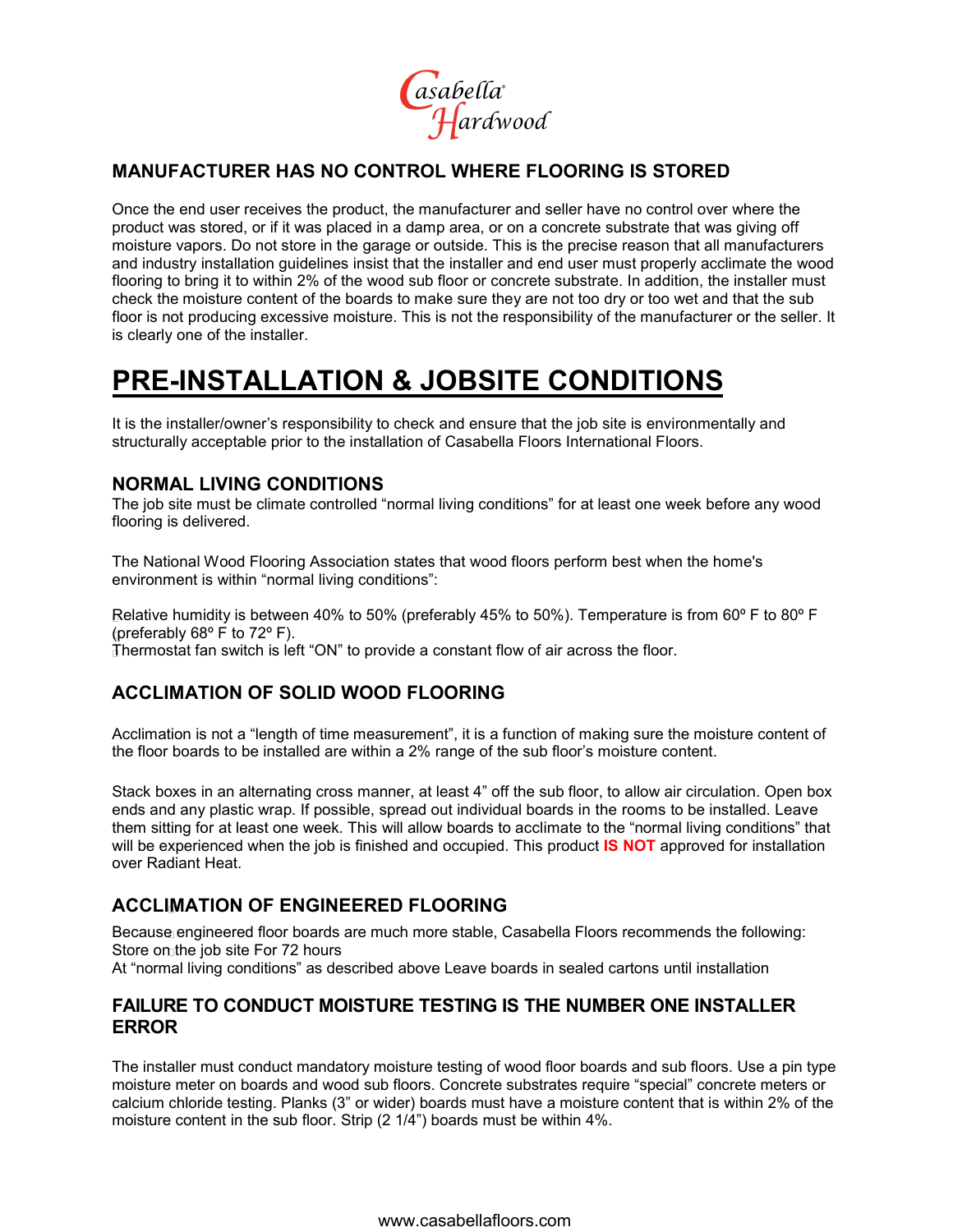

### **CONCRETE SUBSTRATES – ONLY FOR ENGINEERED FLOORING – CALCIUM CHLORIDE TEST**

Moisture transfer must not exceed 3 lbs/1000 square feet with this test. One test must be performed every 250 square feet. These test kits can be found at installation supply firms, online at [www.taylortools.com, o](http://www.taylortools.com/)r by calling (888) 216-TEST (8378).

## **TRAMEX CONCRETE MOISTURE ENCOUNTER METER**

Moisture readings using this meter should not exceed 4.5 on the upper scale. [www.tramexltd.com](http://www.tramexltd.com/)

### **MOISTURE BARRIER SYSTEMS**

The following moisture barrier systems are recommended. They carry a warranty from their manufacturer: Bostik – MVP4

o [www.bostik-us.com](http://www.bostik-us.com/)

o Technical Services 800-523-6530

Please remember that your warranty against moisture vapor transmission comes from the manufacturer of the sealer. Casabella Floors does not warranty products we do not manufacture.

### **INSTALLER MUST CHECK CRAWL SPACE**

The National Wood Flooring Association installation guidelines states, in Section 1, Chapter 1, Page 1, "Acceptable Job Site Conditions", that the installer/retailer is responsible for checking to see if the job site conditions are acceptable for a wood floor installation. These checks should be done long before the installer arrives on the job site to start the installation. In this case, a quick inspection when the job estimated would have revealed that the crawl space was unacceptable, and therefore the job site was not ready for a wood flooring installation. Current guidelines for crawl spaces are: "There must be a minimum of 18" from the ground to the underneath side of joists, they must be dry (no apparent or standing water) and must be covered 100 percent by a vapor retarder of 6-mil black polyethylene that is overlapped 6" and lapped up the walls 6". Crawl spaces also should have 1.5 percent of open venting per 1,000 square feet (92.90 square meters) of floor area, and the venting should be properly located to foster cross ventilation. In addition to these guidelines, installers must check and follow local building codes.

### **CONCRETE SUBSTRATE MUST BE LEVEL**

It is the installer's responsibility to make sure the concrete substrate is flat within 1/8" in 6' and 3/16" in 10 feet. If it is not, then the high points must be ground down and the low valleys filled with leveling compound. Furthermore, the concrete substrate must be free of all contaminants, i.e. paint, varnish, kerosene from heaters, dry wall paste, crayon marks, grit, soil, and other foreign chemicals and substances. Once they proceed to install the floor, they are assuring all of the parties involved that the concrete substrate has been inspected, is level, free of all contaminants, and is acceptable, resulting in a properly installedfloor.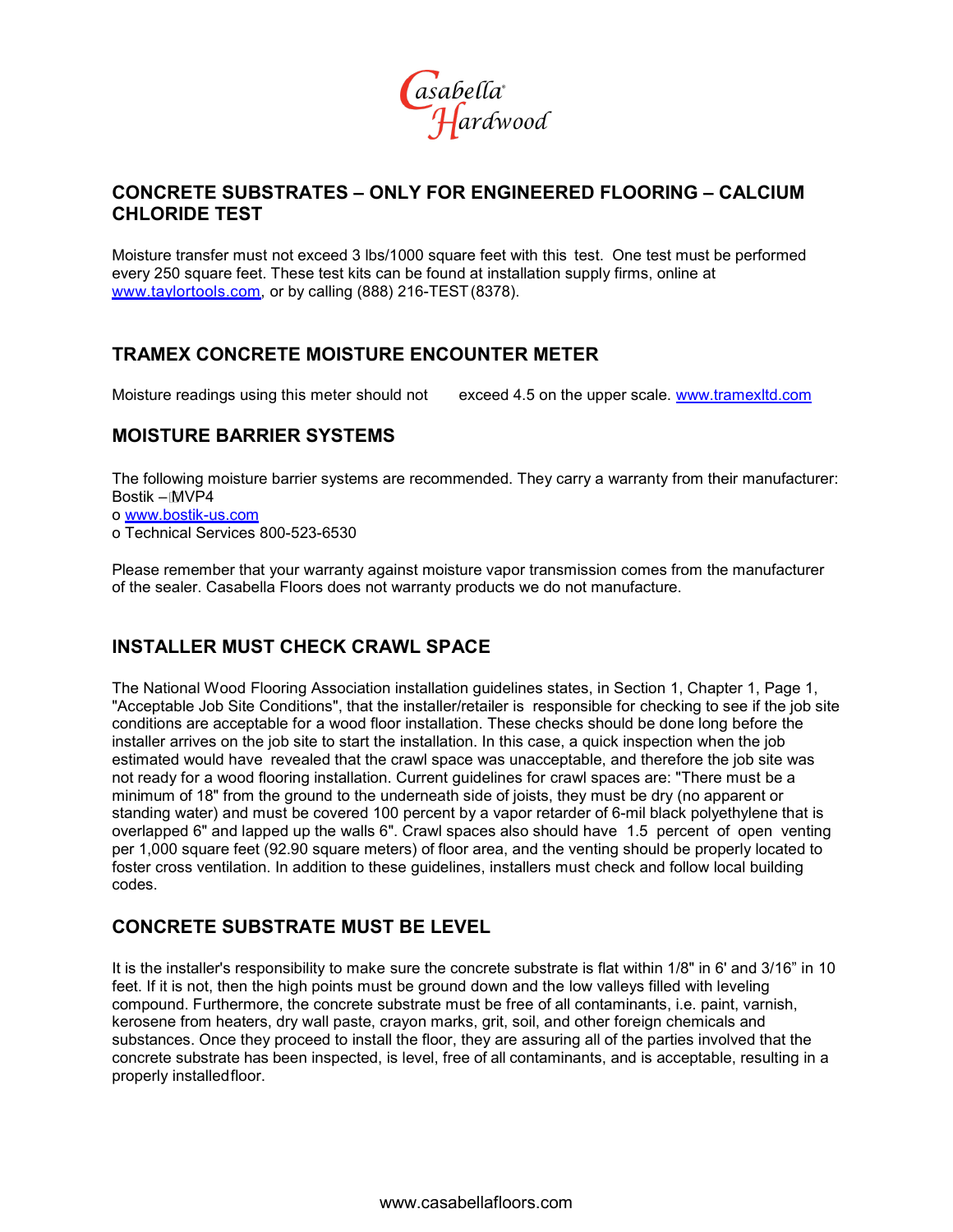

## **WOOD SUBFLOOR MUST BE LEVEL**

In the Chapter 4 of The National Wood Flooring Association's Installation Guidelines (Wood Subfloor Guidelines), it states that wood subfloors must be flat, clean, dry, structurally sound, free of squeaks, and free of protruding fasteners. For installations using mechanical fasteners of 1 1/2" and longer, the subfloor should be flat to within 1/4" in 10', or 3/16" in 6'. For glue down installations, and installations using mechanical fasteners of less than 1 1/2", the subfloor should be flat to within 3/16" in 10', or 1/8" in 6'. If peaks or valleys in the subfloor exceed the tolerances specified above, sand down the high spots and fill the low spots with a leveling compound or other material approved for use under wood flooring. However, it is the builder's or general contractor's responsibility to provide the wood flooring contractor with a subfloor that is within the tolerances listed above. If there is movement or squeaks in the subfloor, refasten the subfloor to the joists in problem areas. Protruding fasteners are easily remedied by driving those fasteners deeper into the subfloor.

## **DRY LAY FLOOR FIRST**

You should expect variations in color tones, shade, grain, and character marks in your wood flooring. Meet with your installer. Have them open the boxes and pull boards at random from many different cartons. Then ask them to dry lay and arrange planks to suit your personal taste. Now is the time to let the installer know what you like and dislike *before* they install the first board.

## **HOME OWNER – END USER RESPONSIBILITY**

Your presence during the installation is crucial. Approximately 40% of installation failures and/or customer dissatisfaction are due to installer error. If you choose not to be present, you forgo the ability and right to participate in the board selection process. In doing so, you have left it up to the installer's judgment for arranging floor boards according to natural variations such as color, grain, and length. Neither the wood flooring manufacturer nor the seller can be held responsible for any unpleasant surprise resulting from the installer's lack of qualifications or poor

judgment. *Once installed, you and the installer own the floor*. The responsibility to resolve any dispute is between you and your installer. This has long been an industry accepted rule.

## **NEW CONSTRUCTION OR REMODELING**

### **BUILDER AND INSTALLER CHECKLIST**

The National Wood Flooring Association states, in their technical publication, A-100 Water and Wood, page 14, and Casabella Floors states that laying the floor should be the LAST STEP in your project.

Even BEFORE the wood flooring is delivered, make sure that:

- The house is closed or sealed in with all doors and windows installed.
- Plaster, paint, and plywood sub floors and/or concrete substrates are thoroughly dry.
- All plumbing or wet trades must be completely finished.
- The foundation is dry, and the basement is well ventilated.
- The floor in the crawl space (if it has one) is completely covered, overlapped, and lapped up the wall six inches by a 6-8 mil black polyurethane plastic film.
- The heating or ventilation system is working properlyand that the conditions inside your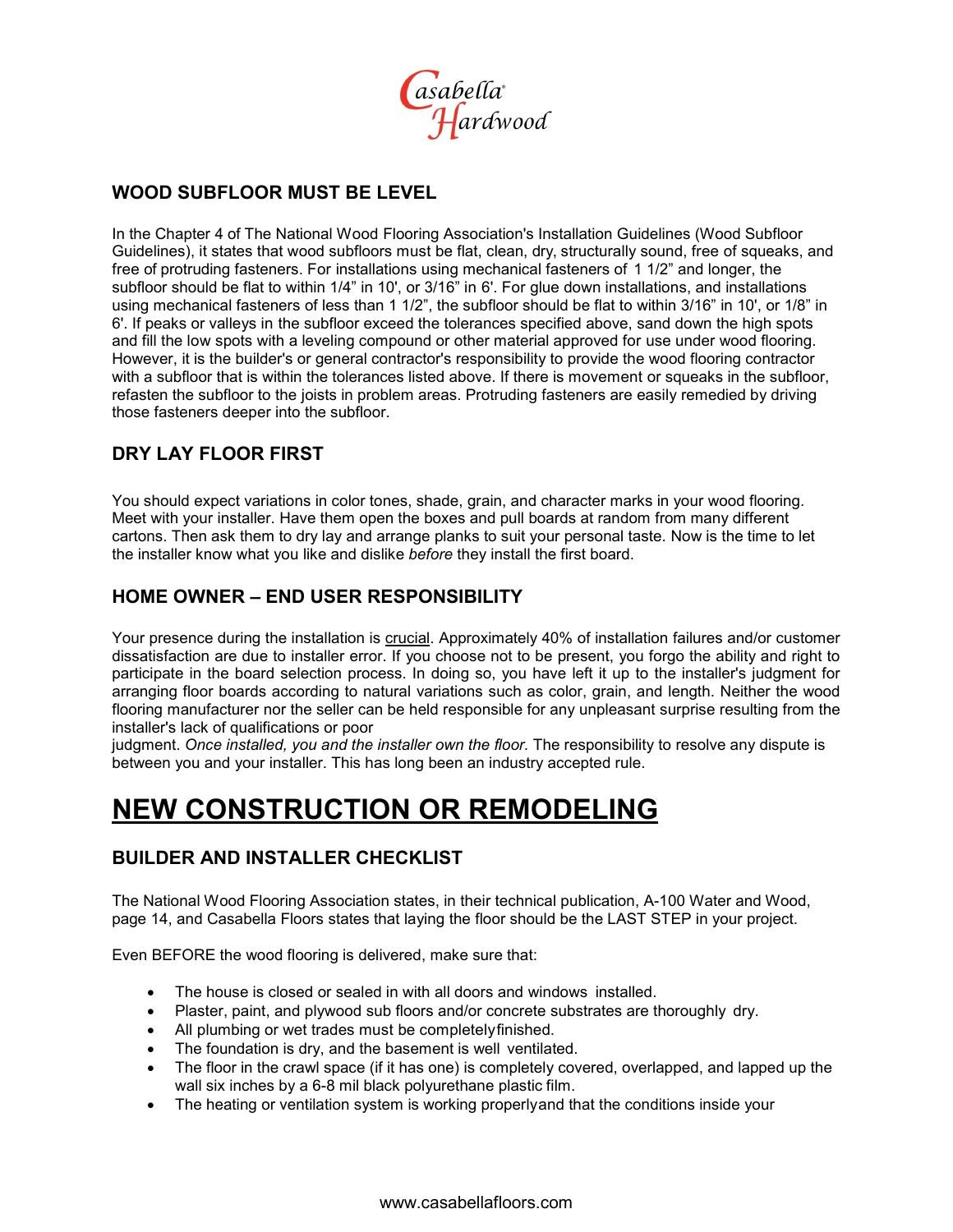

- room(s) where the wood flooring installation is to take place have been kept at an approximate temperature of 68º F (20º C), and a relative humidity of between 40% and 50% for at least one week prior to the acclimation of the wood flooring to its normal climatic environment that it is to perform in.
- Solid wood flooring is acclimated for minimum of at least one week prior to its installation (the wood manufacturer's installation guidelines do supersede). Furthermore, the room's temperature and relative humidity must be kept at the recommended levels shown above,
- with a constant flow of air across the floor, during and after the installation until the end user moves into the rooms and/or house and controls the climatic conditions to their preference.
- A failure to make sure that EVERY ONE of these industry proven steps are meticulously followed can result in splits, cracks, cupping, buckling, board delamination, finish flaking, blisters, bubbles, face checks, and peeling, or other major problems with the wood flooring.

## **DO NOT INSTALL TOO EARLY**

Casabella Floors and the National Wood Flooring Association agree that "pre- finished" wood floors are defined as a factory-finished product requiring installation only. When wood floors are installed, all other trades should have finished their work on the job site. By being installed the week before the closing date, the newly installed wood floors will be subject to less potential for damage. The floor will remain in top condition for the consumer's final walk- through.

Pre-finished wood floors should be climatized, as it is installed during the same time frame as carpet. By coordinating the timing of the two installations, there should be less construction traffic, and the heating and air conditioning units can be activated a week before the installation. If this industry proven practice is not followed, the installation will look great at move in, but shortly thereafter the floor will begin to separate. What caused the problem?

Acclimation to the job site conditions. Where was the flooring stored on the job site for acclimation? *The*  likely answer to the problem is that the pre-finished floor was installed too early. The product should not have been installed on the job site before the new home was under climate control for at least one week. The floor was stabilized to an elevated moisture content, not to conditions after move- in. Also, after move-in, the heat or air conditioning (air movement) systems removed a portion of the job site moisture from the wood, allowing a reduction in the face width which resulted in visual conditions such as: separation between boards (cracks or gaps), face checks, splits, cupping, delamination, raised grain, finish problems, etc.

### **DO NOT USE PROTECTIVE COVER**

The use of protective coverings that are not "breathable" such as plastic paper, cardboard, Masonite, carpet or carpet padding, etc., over new wood floors may cause future moisture related problems. Like a lid on a Tupperware jar, these kinds of protective coverings will trap moisture normally being released by the boards and drive it back down into the wood flooring and subsurface. The

overall effect is that of a "hot house" as the boards overheat and go into stress shock. This can result in elevated moisture levels, cupping, crowning, buckling, board delamination, peeling, or flaking of the finish, side and end joint gaps, stress fracture face checks, or split ends. This is NOT the result of any manufacturing deficiencies in the wood flooring product. The burden to resolve this issue is that of the person who chose to coverthe floor.

### **PREVENTING GAPS BETWEEN BOARDS**

If the wood flooring was delivered to a new home and was installed prior to the conditioning of the home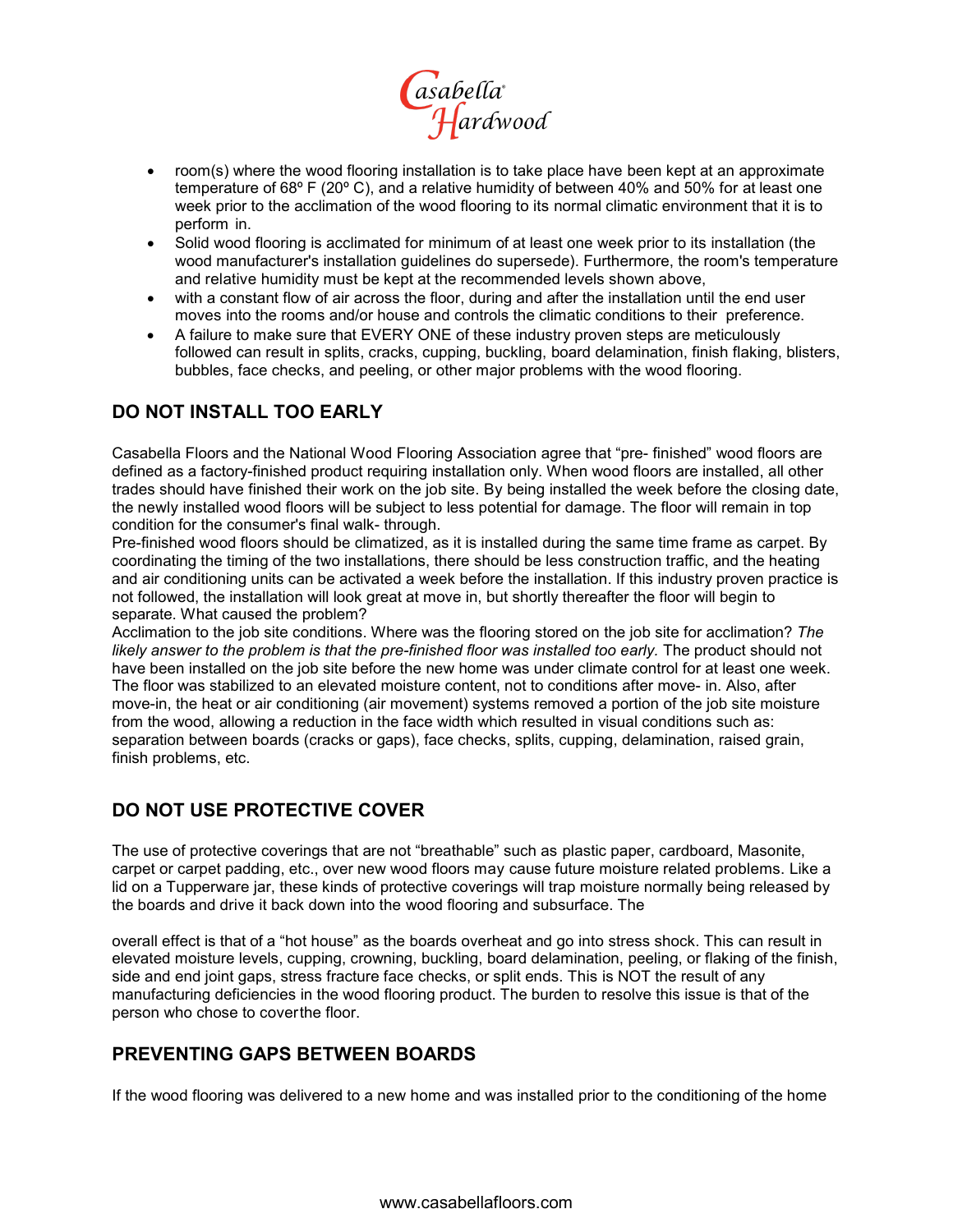

through its air conditioning and heating system, gaps between planks may occur at a later date. In addition, there would have been no consistent movement of air across the new wood floor. When it was turned on, it would have caused the home to start drying out due to the dehumidifying action of the air conditioning and/or heat. During this time, it extracts most of the moisture out of the wood floor, making the wood contract or shrink and allow objectionable gaps to occur. Wood flooring is a part of the interior finish. Just like a grand piano, wood flooring should not be delivered or installed until after all of the construction dampness is gone, the building closed in, and under complete, stable temperature and humidity control.

We recommend:

A) Letting a humidifier run in the home until the relative humidity comes within the recommended 40% to 50% level (preferably 45% - 50%) with the temperature between 60º and

80º F, preferably between 68º to 72º F. This level should be maintained for another two weeks until stable. Then closely examine these gapped planks.

B) As needed, rework the planks or replace the gapped planks. Once the floor has gone through a complete year of seasons and gaps have not filled up, *they will remain gapped*. Sanding and refinishing the floor will do nothing to improve the appearance. Filling in the cracks with putty would be a "band-aid" approach, as the putty will become loose and fall out as the boards expand and contract.

**PRE-INSTALLATION WARNING:** Casabella Floors is designed and manufactured to strict manufacturing tolerances for use in typical residential environments. Once our quality product "leaves our hands", we no longer have any control. Only you, the installation contractor, can conduct the mandatory moisture testing of the sub floor and boards to make sure they are within 2% or less of each other. If the interior relative humidity is too high or too low, you are responsible to alert all parties of the issues you're having. If the relative humidity is less than

40%, installed boards may cup, split, check, crack, shrink (or delaminate, if engineered). In such dry conditions, we recommend the use of humidifier to introduce moisture to the home. Floor boards installed onto a wet sub floor may experience checks, splits, crowning, cupping, buckling, shrinking, swelling, coreboard telegraphing (if engineered), delamination or edge or corning edge raise. It's possible the installed boards can be soaked from above by clean-up crews or other contractors in the home.

Again, conduct the **MANDATORY** moisture testing on the sub floor and new floor boards. DO NOT INSTALL THIS FLOORING ON A W ET SUB FLOOR OR W HEN THE HOME'S ENVIRONMENT IS EXPERIENCING DRY CONDITIONS.

### **REL ATIVE HUMIDITY REALLY MATTERS**

When the indoor relative humidity is maintained at a consistent level throughout the year, natural expansion and contraction of the boards will be minimized.

During the heating season, forced air heating, wood stoves and electric heat tend to create very dry conditions. A whole house humidifier is recommended if the home has a forced air heating system. Otherwise, the use of a portable humidifier is a good choice. An average size portable humidifier is suggested for every 400 square feet of installed flooring. Be sure to read the humidifier's operating instructions for best results.

Non-Heating Season: The reverse is usually the issue. The home's air conditioner or a dehumidifier should be used to lower the interior relative humidity if it exceeds 50%. Turning on the heating system periodically can also control the interior environment.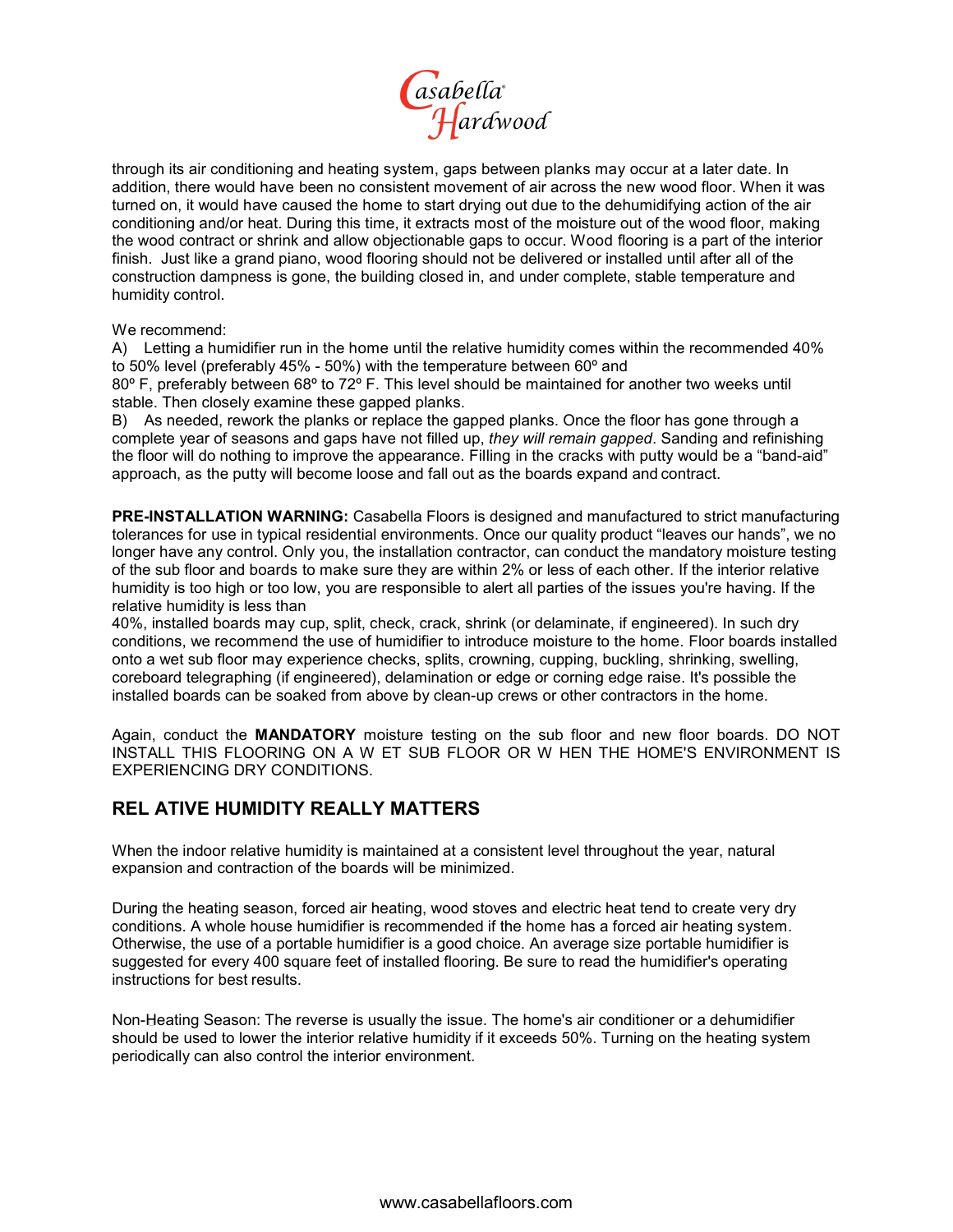asabella<br>Hardwood

## **WOOD FLOORING HAS A COMFORT LEVEL, TOO**

The National Wood Flooring Association states the following in page 5 of their technical publication A-100, entitled "Water and Wood":

Wood flooring will perform best when the interior environment is controlled to stay within a relative humidity range of 30% to 50%, and a temperature range of 60°F to 80°F. Fortunately, that's the same comfort range most humans enjoy. The chart below indicates the moisture content the wood will likely have at any given combination of temperature and humidity. Note that equilibrium moisture contents in the recommended temperature/humidity range coincide with the 6% to 9% range within which most hardwood flooring is manufactured. Although some movement can be expected even between 6% and 9%, wood can expand and shrink dramatically outside that range.

Wood floors perform best when the interior environment's relative humidity range is kept between 35-50% (preferably 45-50%). The temperature range from 60-80 degrees Fahrenheit is acceptable, but the ideal temperature is 68 degrees Fahrenheit.

To recap, the ideal: Relative humidity is 45%. Temperature is 68 degrees Fahrenheit.

When these guidelines are not maintained, damage to your wood floor will be most likely to occur. Some of these objectionable appearances can be, but are not limited to, dry cupping, cracking, splits, cracks, gaps at joints, delamination of plys, finish is issues such as peeling, flaking, chipping, rupturing, wet cupping, tenting, buckling or noises emitting from the floor when walked on.

It is extremely important to keep the environment surrounding your wood floor at the "normal" living conditions as described above. If necessary, heating systems, air exchanges, air conditioners, dehumidifiers, whole house or portable humidifiers should be used to control these environmental conditions.

Because wood is a natural material that is hygroscopic, it constantly reacts to the moisture (relative humidity), high or lack of in the home's environment.

While the temperature of the interior environment is an important factor, it is absolutely critical to maintain a relative humidity of no lower than 35 percent and no higher than 50 percent.

Stagnant air is not good for wood flooring; therefore, we recommend that you leave the HVAC system's fan switch in the "On" position to provide a flow of air across the floor.

If away from home, the climate controls should be left within the parameters suggested above.

*The key to preventing future problems with your hardwood flooring is to keep the job site environment within its comfort zone at "normal living conditions". See the peach colored box in the chart below.*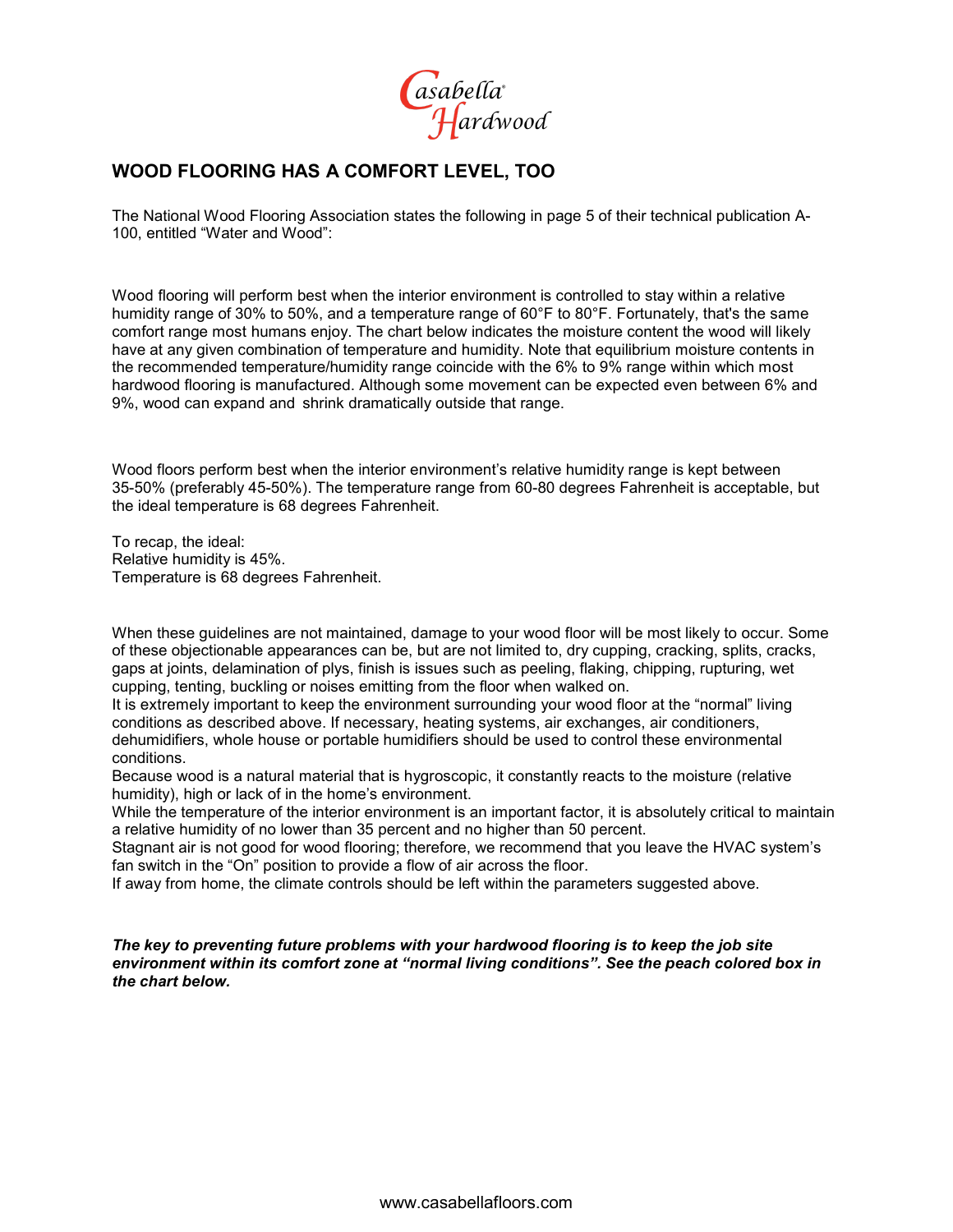

| MOISTURE CONTENT OF WOOD AT VARIOUS TEMPERATURES AND RELATIVE<br><b>HUMIDITY READINGS</b> |                                                                                                                                                                                                                                                                                                                                                                                                                                                                                                                                                                                                                                                                                   |                      |                      |           |                      |          |               |           |                     |                         |               |                       |           |                       |           |           |           |           |                       |                       |
|-------------------------------------------------------------------------------------------|-----------------------------------------------------------------------------------------------------------------------------------------------------------------------------------------------------------------------------------------------------------------------------------------------------------------------------------------------------------------------------------------------------------------------------------------------------------------------------------------------------------------------------------------------------------------------------------------------------------------------------------------------------------------------------------|----------------------|----------------------|-----------|----------------------|----------|---------------|-----------|---------------------|-------------------------|---------------|-----------------------|-----------|-----------------------|-----------|-----------|-----------|-----------|-----------------------|-----------------------|
| 30°F                                                                                      | 14                                                                                                                                                                                                                                                                                                                                                                                                                                                                                                                                                                                                                                                                                | 2.6                  | 3.7                  | 4.6       | 5.5                  | 6.3      | 7.1           | 7.9       | 8.7                 | 9.5                     | 104           | 11.3                  | 12.4      | 13.5                  | 14.9      | 16.5      | 18.5      | 21.0      | 24.3                  | 26.9                  |
|                                                                                           | %                                                                                                                                                                                                                                                                                                                                                                                                                                                                                                                                                                                                                                                                                 | %                    | %                    | %         | $\frac{9}{6}$        | %        | %             | %         | %                   | %                       | %             | %                     | %         | %                     | %         | %         | %         | %         | $\frac{9}{6}$         | $\frac{9}{6}$         |
| 40°F                                                                                      | 14                                                                                                                                                                                                                                                                                                                                                                                                                                                                                                                                                                                                                                                                                | 2.6                  | 3.7                  | 4.6       | 5.5                  | 6.3      | 7.1           | 7.9       | 8.7                 | 9.5                     | 10.4          | 11.3                  | 12.4      | 13.5                  | 14.9      | 16.5      | 18.5      | 21.0      | 24.3                  | 26.9                  |
|                                                                                           | %                                                                                                                                                                                                                                                                                                                                                                                                                                                                                                                                                                                                                                                                                 | $\frac{9}{6}$        | %                    | %         | $\frac{9}{6}$        | %        | %             | %         | %                   | %                       | $\frac{9}{6}$ | $\frac{9}{6}$         | %         | $\frac{9}{6}$         | %         | %         | %         | %         | $\frac{9}{6}$         | %                     |
| 50°F                                                                                      | 14                                                                                                                                                                                                                                                                                                                                                                                                                                                                                                                                                                                                                                                                                | 2.6                  | 3.7                  | 4.6       | 5.5                  | 6.3      | 7.1           | 7.9       | 8.7                 | 9.5                     | 10.4          | 11.3                  | 12.4      | 13.5                  | 14.9      | 16.5      | 18.5      | 21.0      | 24.3                  | 26.9                  |
|                                                                                           | %                                                                                                                                                                                                                                                                                                                                                                                                                                                                                                                                                                                                                                                                                 | %                    | %                    | %         | %                    | %        | %             | %         | $\frac{9}{6}$       | %                       | $\frac{9}{6}$ | $\%$                  | %         | $\frac{9}{6}$         | %         | %         | %         | %         | 9/6                   | %                     |
| 60°F                                                                                      | 1.6                                                                                                                                                                                                                                                                                                                                                                                                                                                                                                                                                                                                                                                                               | 2.5                  | 3.6                  | 4.6       | 5.4                  | 6.2      | 7.0           | 7.8       | 8.6                 | 9.4                     | 10.2          | 11.1                  | 12.1      | 13.3                  | 14.6      | 16.2      | 18.2      | 20.7      | 24.1                  | 26.8                  |
|                                                                                           | $\frac{9}{6}$                                                                                                                                                                                                                                                                                                                                                                                                                                                                                                                                                                                                                                                                     | %                    | %                    | %         | $\frac{9}{6}$        | %        | %             | %         | $\frac{9}{6}$       | $\frac{9}{6}$           | $\frac{9}{6}$ | $\frac{9}{6}$         | %         | $\frac{9}{6}$         | %         | %         | %         | %         | $\frac{9}{6}$         | $\frac{9}{6}$         |
| $70^{\circ}$ F                                                                            | 1.3                                                                                                                                                                                                                                                                                                                                                                                                                                                                                                                                                                                                                                                                               | 2.5                  | 3.5                  | 4.5       | 5.4                  | 6.2      | 6.9           | 7.7       | 8.5                 | 9.2                     | 10.1          | 11.0                  | 12.0      | 13.1                  | 14.4      | 16.0      | 17.9      | 20.5      | 23.9                  | 26.6                  |
|                                                                                           | %                                                                                                                                                                                                                                                                                                                                                                                                                                                                                                                                                                                                                                                                                 | %                    | %                    | %         | %                    | %        | %             | %         | %                   | %                       | $\frac{9}{6}$ | %                     | %         | $\frac{9}{6}$         | %         | %         | %         | %         | $\frac{9}{6}$         | %                     |
| $80^{\circ}$ F                                                                            | 13<br>%                                                                                                                                                                                                                                                                                                                                                                                                                                                                                                                                                                                                                                                                           | 2.4<br>$\frac{9}{6}$ | 3.5<br>$\frac{9}{6}$ | 4.4<br>%  | 5.3<br>$\frac{9}{6}$ | 6.1<br>% | 6.8<br>$\%$   | 7.6<br>%  | 8.3<br>9/6          | 9.1<br>%                | 9.9%          | 10.8<br>%             | 11.7<br>% | 12.9<br>$\frac{9}{6}$ | 14.2<br>% | 15.7<br>% | 17.7<br>% | 20.2<br>% | 23.6<br>$\frac{9}{6}$ | 263<br>%              |
| 90°F                                                                                      | 1.2<br>$\%$                                                                                                                                                                                                                                                                                                                                                                                                                                                                                                                                                                                                                                                                       | 2.3<br>%             | 3.4<br>%             | 4.3<br>%  | 5.1<br>$\frac{9}{6}$ | 5.9<br>% | 6.7<br>%      | 74<br>%   | 8 <sub>1</sub><br>% | 8.9<br>%                | 9.7%          | 10.5<br>$\frac{9}{6}$ | 11.5<br>% | 12.6<br>%             | 13.9<br>% | 15.4<br>% | 17.3<br>% | 19.8<br>% | 23.3<br>$\frac{9}{6}$ | 26.0<br>$\frac{9}{6}$ |
| $100^\circ$                                                                               | 1.2                                                                                                                                                                                                                                                                                                                                                                                                                                                                                                                                                                                                                                                                               | 2.3                  | 3.3                  | 4.2       | 5.0                  | 5.8      | 6.5           | 7.2       | 7.9                 | 8.7                     | 9.5%          | 10.3                  | 11.2      | 12.3                  | 13.6      | 15.1      | 17.0      | 19.5      | 22.9                  | 25.6                  |
| F                                                                                         | $\frac{9}{6}$                                                                                                                                                                                                                                                                                                                                                                                                                                                                                                                                                                                                                                                                     | $\frac{9}{6}$        | $\frac{9}{6}$        | %         | $\frac{9}{6}$        | %        | $\frac{9}{6}$ | %         | $\frac{9}{6}$       | %                       |               | %                     | %         | $\frac{9}{6}$         | %         | %         | %         | %         | $\frac{9}{6}$         | %                     |
|                                                                                           | 5%                                                                                                                                                                                                                                                                                                                                                                                                                                                                                                                                                                                                                                                                                | 10<br>0/6            | 15<br>96             | 20<br>9/6 | 25<br>0/6            | 30<br>96 | 35<br>9/6     | 40<br>0/6 | 45<br>0/6           | 50<br>$\mathbf{0}/_{0}$ | 55%           | 60%                   | 65%       | 70%                   | 75%       | 80%       | 85%       | 90%       | 95%                   | 98%                   |
|                                                                                           | Table Key: The far left column represents interior temperature of the job site. The lower column represents the relative humidity<br>level of the job site. The corresponding value represents the likely moisture content of the hardwood flooring, given the job site<br>temperature and relative humidity values.<br>The values highlighted this color represent the ideal moisture content levels of the hardwood flooring (and the corresponding ideal job<br>site temperature and relative humidity levels).<br>Chart taken from Wood Handbook: Wood as an engineering material, (Agricultural Handbook 72), Forest Products Laboratory, U.S. Department of<br>Agriculture. |                      |                      |           |                      |          |               |           |                     |                         |               |                       |           |                       |           |           |           |           |                       |                       |

Moisture meter manufacturers state that moisture meters accurately measure the moisture content of wood products when the moisture content is in the range of 6% to 30%. Any moisture meter readings outside of the range of 6% to 30% will not be scientifically accurate. Through deductive reasoning and the data obtained from the Forest Products Laboratory, US Department of Agriculture, an accurate estimation of the wood's moisture reading can be determined.

## **WOOD SUBFLOOR GUIDELINES**

### **Part I – Wood Subfloor Specifications**

Subfloor panels should conform to US Voluntary Product Standard PS1-95, Construction and Industrial Plywood and/or US Voluntary PS2-04 and/or Canadian performance standard CAN/CSA 0325.0-92 Construction Sheathing. Other CSA standards also apply.

Solid-board subflooring should be  $\frac{3}{4}$ " x 5  $\frac{1}{2}$ " (1" x 6" nominal), Group 1 dense softwoods, No. 2 Common, kiln-dried to less than 15 percent moisture content.

Both CD EXPOSURE 1 plywood and OSB Exposure 1 subfloor panels are appropriate subflooring materials, but the proper thickness of the material will be determined by the factors noted below in **Part IV** 

**– Panel Products Subflooring, E**

**– Acceptable Panel Subfloors.**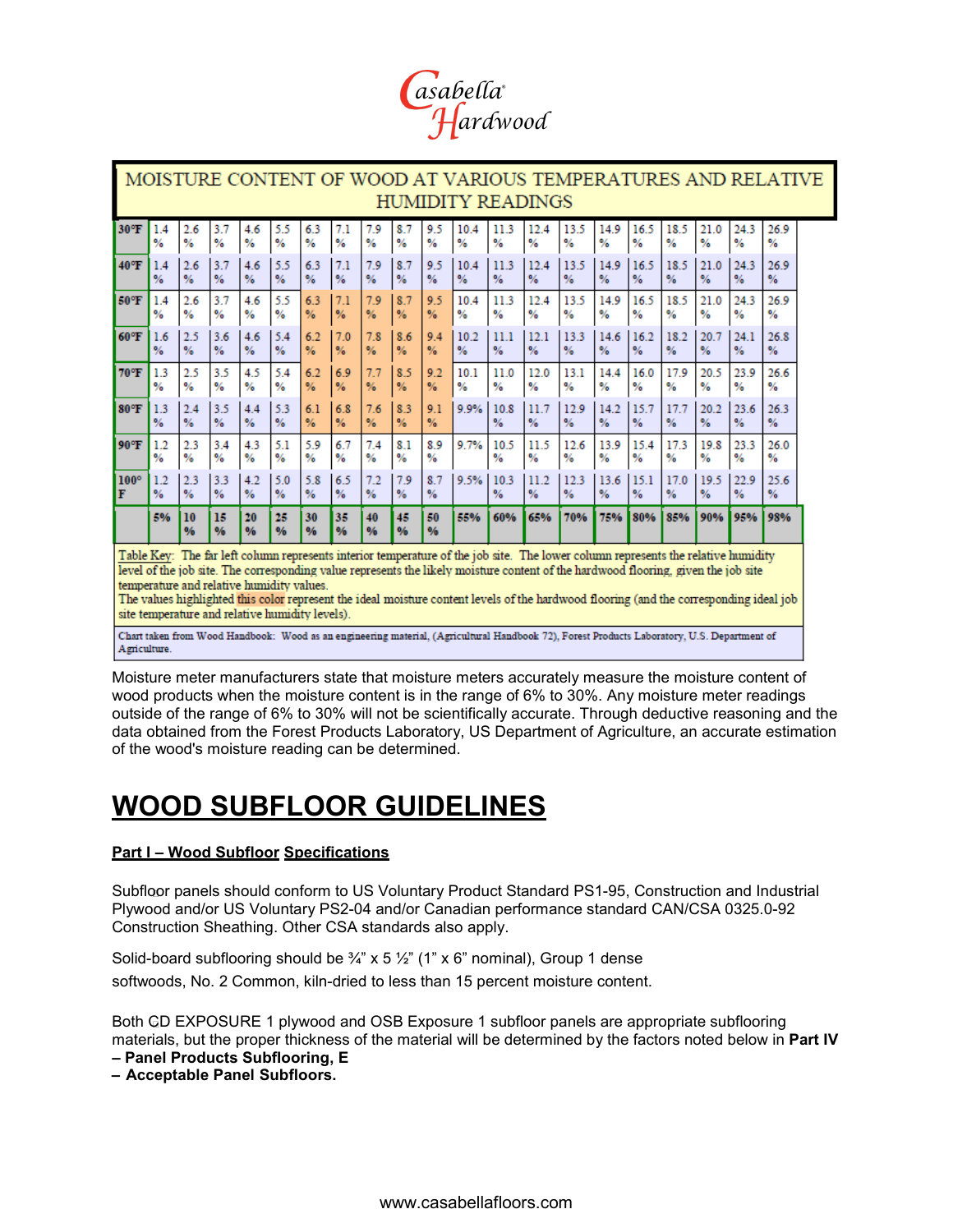

Particle board is **NOT** recommended by Casabella Floors International Floors.

#### **Part II – Subfloor Moisture**

**Note: The National Association of Home Builders' Green Home Building Guidelines contains the following directive under Section 5.3.8: "NAB Model Green Home Building Guidelines: Check moisture content of wood flooring before enclosing on both sides. Ensure moisture content of subfloor/substrate meets the appropriate industry standard for the finish flooring material to be installed."**

For solid strip flooring (less than 3" wide), there should be no more than 4 percent moisture content difference between properly acclimated wood flooring and subflooring materials.

For wide-width solid flooring (3" or wider), there should be no more than 2 percent difference in moisture content between properly acclimated wood flooring and subflooring materials.

#### **Part III – Subfloor Flatness and Integrity**

Wood subfloors must be flat, clean, dry, structurally sound, free of squeaks and free of protruding fasteners.

For installations using mechanical fasteners of 1  $\frac{1}{2}$ " and longer, the subfloor should be flat to within  $\frac{1}{4}$ " in 10 feet, or  $\frac{3}{16}$ " in 6 feet.

For glue-down installations and installations using mechanical fasteners of less than 1  $\frac{1}{2}$ ", the subfloor should be flat to within  $\frac{3}{16}$ " in 10 feet or  $\frac{1}{8}$ " in 6 feet.

If peaks or valleys in the subfloor exceed the tolerances specified above, sand down the high spots and fill the low spots with a leveling compound or other material approved for use under wood flooring. However, it is the builder's or general contractor's responsibility to provide the wood-flooring contractor with a subfloor that is within the tolerances listed above

Inspect the subfloor carefully. If there is movement or squeaks in the subfloor, refasten the subfloor to the joists in problem areas.

Protruding fasteners are easily remedied by driving those fasteners deeper into the subfloor.

#### **Part IV – Panel Products Subflooring**

For panel products subflooring, check for loose panels and re-nail or screw down loose panels securely.

Ensure that there is proper expansion space  $(1/8)$ " between the panels. If the subfloor panels are not tongue-and-grooved and if there is not sufficient expansion space, use a circular saw to create the specified space. DO not saw through jointson T&G subfloors.

Also check for delaminated or damaged areas and repair those areas as needed.

Make sure the subfloor is free of debris before beginning installation.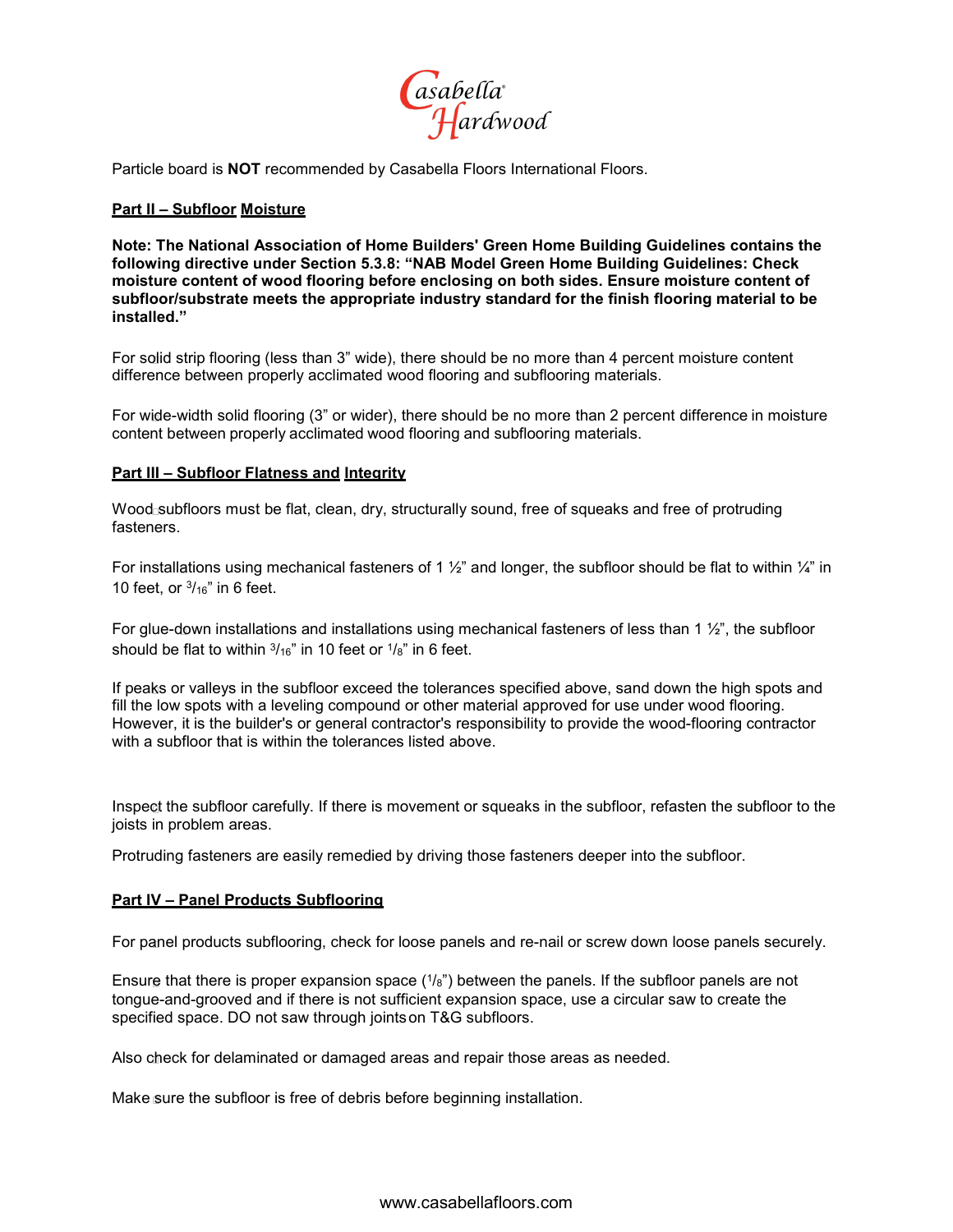

Acceptable Panel Subfloors: Truss/joist spacing will determine the minimum acceptable thickness of the panel subflooring.

On truss/joist spacing of 16" (406mm) o/c or less, the industry standard for single- panel subflooring is nominal  $5/8$ " (19/32", 15.1 mm) CD Exposure 1 Plywood subfloor panels (CD Exposure 1) or  $23/32$ " OSB Exposure 1 subfloor panels, 4' x 8' sheets.

On truss/joist spacing of more than 16", up to 19.2" (488mm) o/c, the standard is nominal  $\frac{3}{4}$ " ( $\frac{23}{32}$ ", 18.3mm) T&G CD EXPOSURE 1 Plywood subfloor panels, (Exposure 1), 4' x 8' sheets, glued and mechanically fastened, or nominal ¾"

 $^{23}/_{32}$ ",

18.3mm) OSB Exposure 1 Plywood subfloor panels, (Exposure 1), 4' x 8' sheets, glued and mechanically fastened.

Truss/joist systems spaced over more than 19.2" (488mm) o/c up to a maximum of 24" (610mm) require nominal 7/8" T&G CD EXPOSURE 1 Plywood subfloor

panels, (Exposure 1), 4' x 8' sheets, glued and mechanically fastened, or

nominal 1" OSB Exposure 1 subfloor panels, 4' x 8' sheets, glued and mechanically fastened – or two layers of subflooring. Or brace between truss/joists in accordance with the truss/joist manufacturer's recommendations and with local building codes. Some truss/joist systems cannot be cross-braced and still maintain stability.

For double-layer subfloors, the first layer should consist of nominal  $\frac{3}{4}$ " ( $\frac{23}{32}$ ", 18.3mm) CD Exposure 1 Plywood subfloor panels (CDX), 4' x 8' sheets

or nominal  $\frac{3}{4}$ " ( $\frac{23}{32}$ ", 18.3mm) OSB Exposure 1 subfloor panels, 4' x 8' sheets. The second layer should consist or nominal ½" (15/32", 11.9mm) CD EXPOSURE 1 plywood subfloor panels, (Exposure 1) 4' x 8' sheets. The  $\frac{1}{2}$ " plywood should be offset by  $\frac{1}{2}$  panel in each direction to the existing subflooring. The panels may also be laid on a diagonal or perpendicular, with 1/8" spacing between sheets. Nail on a 12" minimum grid pattern, using a ring-shanked nails or staples.

Fastening and Spacing Specifications

Follow the panel manufacturer's recommendations for spacing and fastening.

Typical panel spacing and fastening requirements for truss/joist systems call for approximately 1/8" (3.2mm) expansion space around the perimeter of each panel, with panels fastened every 12" (305mm) along intermediate supports.

Edge swell should also be flattened. This can usually be accomplished by using an edger sander.

#### **Part V – Solid Board Subflooring**

Solid board subflooring should be:  $\frac{3}{4}$ " x 5  $\frac{1}{2}$ " (1 x 6 nominal), Group 1 dense softwoods (SYP, Doug Fir, Larch, etc.), No. 2 common, kiln-dried to less than 15% MC.

Solid-board subflooring should consist of boards no wider than 6 inches, installed on a 45degree angle, with all board ends full bearing on the joists and fastened with minimum 8d rosin-coated or ring-shanked nails, or equivalent.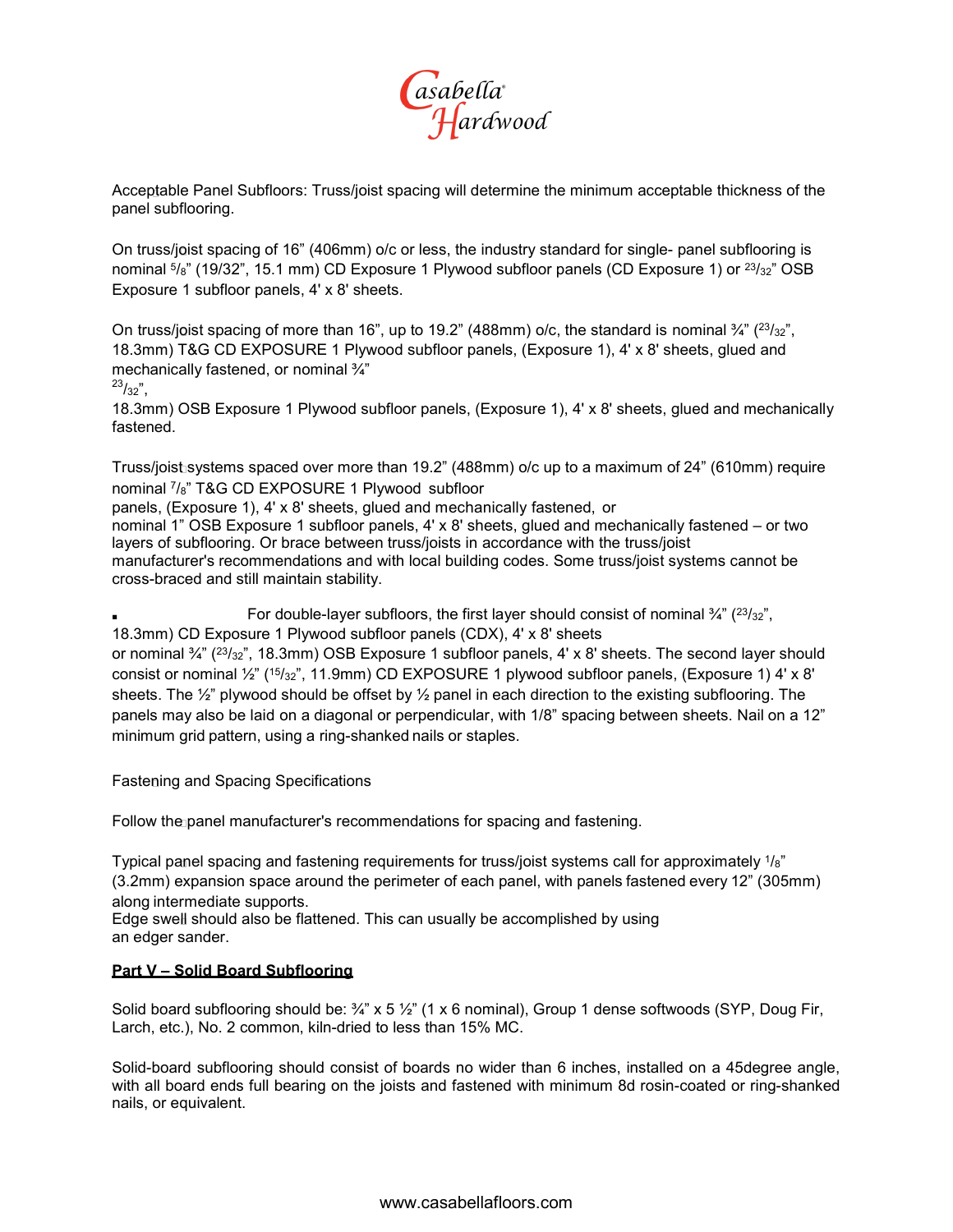

Some types of wood flooring should not be installed directly over solid-board subflooring.

Thin-classification solid strip flooring must have a  $\frac{3}{8}$ " or better plywood underlayment installed over solid board subflooring.

## **INSTALLATION OVER EXISTING FLOORS**

Casabella Floors does not recommend their flooring to be installed over existing floors.

## **CONCRETE SUBFLOOR GUIDELINES**

#### **Part I – Concrete Subfloor Specifications**

- □ Subfloor Must Be Flat
- o Make sure the concrete slab is flat to a flatness tolerance of  $1/8$ " to  $3/16$ " in a 10- foot radius.
- o If the slab is out of specification, consider grinding, floating or both. Many high spots can be removed by grinding, depressions can be filled with approved patching compounds, and slabs also can be flattened using a self- leveling concrete product.
- o When sanding or grinding concrete, care must be taken to minimize the amount of silica dust produced. OSHA recommends using dust-collection devices or applying water to the concrete before sanding. Approved respirators may also be used to minimize the amount of silica dust inhaled.
	- □ Subfloor Must Be Dry
- o Refer to MoistureRequirements and Moisture Testing.
- Concrete moisture meters and other tests can be useful in identifying moisture problem areas. However, NWFA guidelines specify using relative- humidity testing (ASTM F-2170), calcium chloride testing (ASTM F-1869) or calcium carbide (CM) testing (ASTM D-4944-04 and MilSpec CRD-C154- 77) to identify the moisture content of the slab.
- o If a slab tests too high in vapor emission to glue a floor down, consider using a vapor retarder type product, installing a vapor retarder and aplywood sub-floor or using an alternative installation method.
- o Moisture readings should not exceed 4.5 when using a Tramex concrete moisture encounter.

## **END-USER RESPONSIBILITY**

#### **End-User Presence Is Critical**

The wood manufacturer states, in their installation and warranty guidelines, that they control all of the steps involved in its production of prefinished wood floors from kiln drying to finishing. As hardwood is a product of nature, it is not perfect. Industry standards allow a tolerance in quality variation not exceeding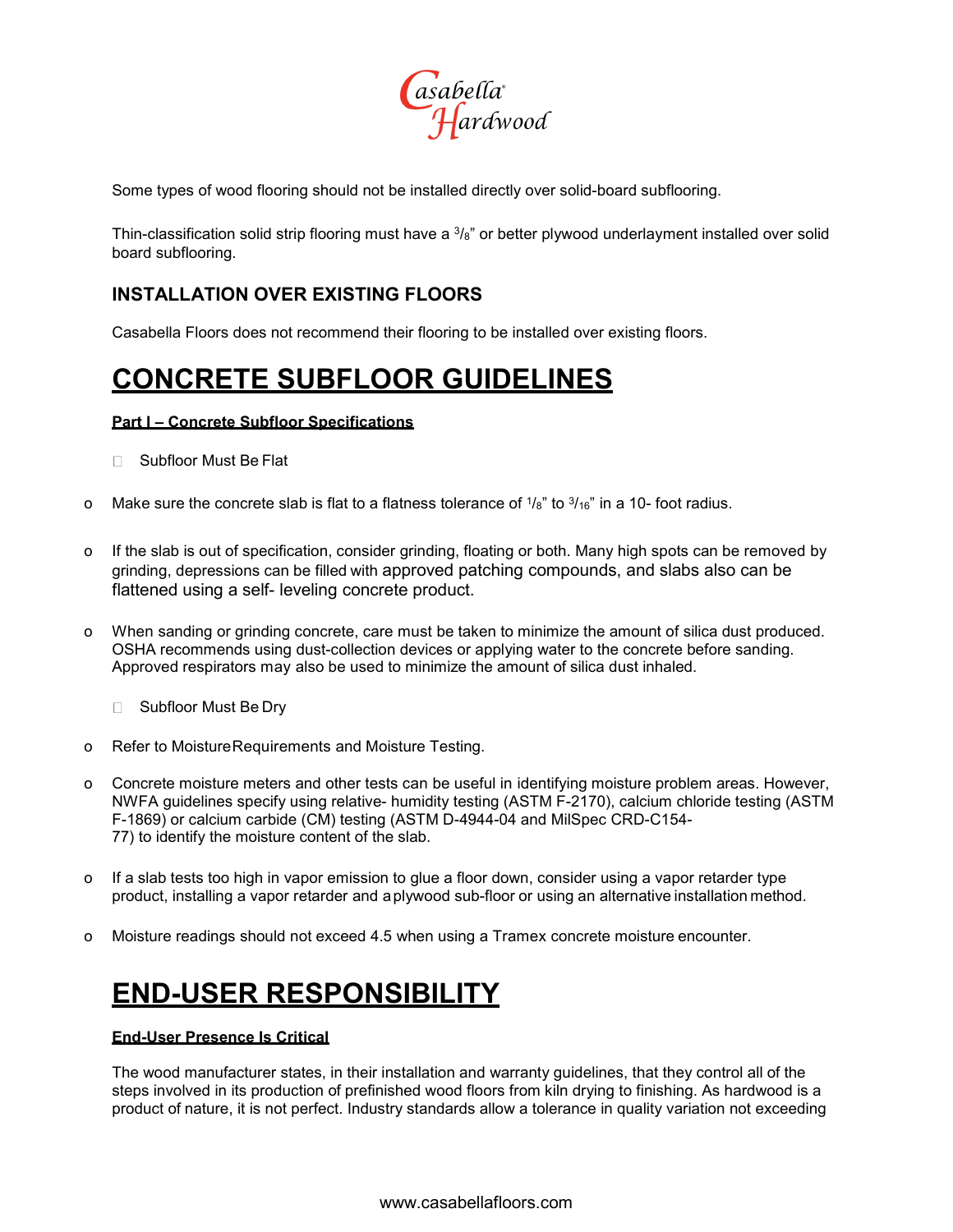

5% of the total quantity purchased. We strongly recommend that the customer interview several prospective wood flooring installers for their qualifications. Ask them for references and make telephone calls to check them out. Approximately 40% of the reasons for installation failure and/or customer dissatisfaction is due to installer error.

They must be the professional on the job. However, YOUR PRESENCE DURING THE INSTALLATION IS CRUCIAL. If you decide to hire an installer who will install your hardwood (or bamboo) floor without your supervision it is YOUR responsibility to ensure the good judgment of the installer. The installer must inspect and cull those boards which are defective or undesirable. The installer should be selective when assessing the quality of the wood, grading, and lengths of boards, and when arranging floor boards according to the natural variations, such as color and grain of the species selected. If you were present during the installation of your floor you can ask your installer to place boards in areas that are less visible and according to your taste, rather than in the center of the room or near the focal point of the room, such as the fireplace. The wood manufacturer cannot be held responsible for any unpleasant surprise resulting from the installer's lack of qualifications or poor judgment. Once the floor is installed the ownership and responsibility to resolve any disputes is between the installer and the end user.

#### **Board Selection – Customer and Installer**

The end user and installer are responsible for the final inspection and approval of boards being installed. If the customer chooses not to be present during the installation period, they forgo their ability and right to participate in the board selection process. In doing so, they have left the selection of boards up to the judgment of the installer. Once installed, the end user and installer own the floor. This has been a longstanding wood flooring industry standard.

#### **Failure of Installer to Satisfy the Owner**

The installer is commissioned and contracted by the owner. Owners should choose their installer carefully by checking references and previous job experience, etc. The cheapest is not always the best. Installing

hardwood flooring is a highly skilled operation. The contract to install is between the owner and the installer. Casabella Floors is in no way responsible for the owner's choice of installer or any failure by the installer to satisfythe owner.

#### **Installer and Customer Own the Floor**

This certified wood flooring inspector finds that this customer's issues should clearly be resolved between the consumer and the installer. The installer did not follow industry installation guidelines as set forth by the National Wood Flooring Association. Once the wood flooring is installed, the installer and the end user have accepted ownership. Any consideration of this customer's claim will be at the discretion of the wood manufacturer and/or seller.

## **INSTALLING A SUBFLOOR OVER CONCRETE**

#### **Part I – Direct Gluing a Subfloor Over Concrete**

- $\Box$  Always follow the adhesive manufacturer's recommendation for proper application, proper adhesive and correct trowel notch and spread rate.
- $\Box$  If necessary, add vapor retarder recommended by the adhesive manufacturer before applying adhesive.

#### **Part II – Floated Subfloor**

In on-grade and below-grade applications, always add vapor retarder before applying underlayment.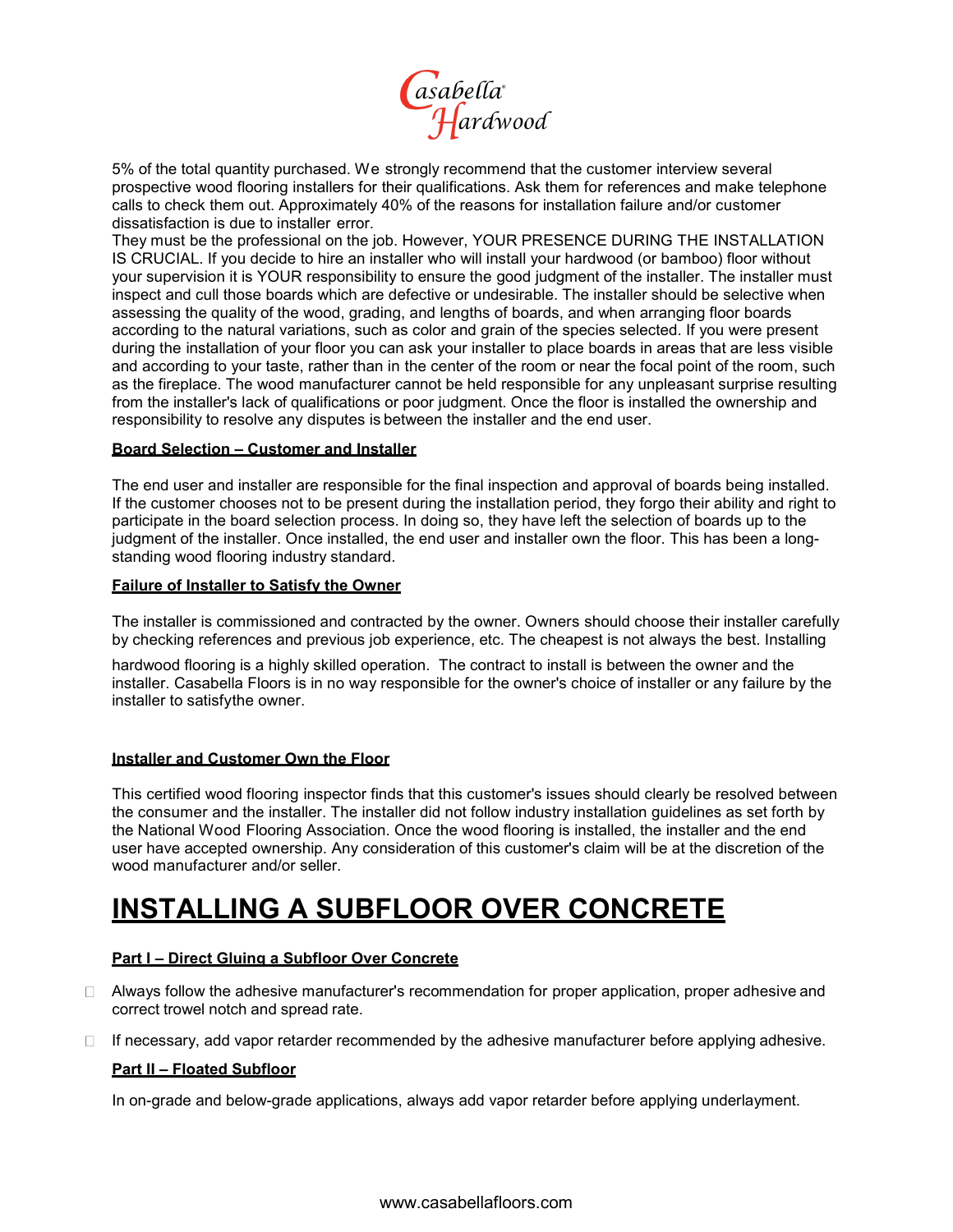

A vapor retarder is recommended anytime solid ¾" wood flooring is installed over concrete. A vapor retarder is required for installation over concrete with a calcium chloride reading greater than 3 pounds, a relative humidity reading of greater than 75%, or a calcium carbide (CM) reading of greater than2.5%.

Floated Subfloor System Materials

2 layers nominal 3/8" (10mm) minimum CD Exposure 1 Plywood subfloor panels (CDX) 4' x 8' sheets.

Installation method:

- Place the first plywood layer with edges parallel to wall, without fastening. Leave ¾" space between wall and plywood.
- Plywood panels should be placed with 1/8" gaps between sheets.
- Lay the second layer perpendicular or at 45-degree angle to the first.
- Plywood panels should be placed with 1/8" gaps between sheets and a  $\frac{3}{4}$ " minimum expansion space at all vertical obstructions and wall lines.
- Staple or staple and glue (with urethane or construction adhesive) the second layer to first layer on 12" interior grid pattern (6" on the perimeter). Be careful not to penetrate the vaporretarder.

Alternate Subfloor System Materials

Use nominal  $\frac{3}{4}$ " (23/32", 18.3mm) CD Exposure 1 Plywood sheathing, 4' x 8' sheets.

Installation method

- Cut sheets to 16" x 8' or smaller panels, scored on back  $3/8$ " deep a minimum of every 12" across width.
- 16" planks oriented perpendicular or diagonally to direction of flooring.
- Panels staggered every 2', and spaced 1/8" between ends, with  $\frac{3}{4}$ " minimum expansion space at all vertical obstructions.

#### **Part III – Glue Down Subfloor**

Always follow the adhesive manufacturer's recommendation for proper subfloor, spread rate and trowel notch.

If necessary, add vapor retarder before applying underlayment. A vapor retarder is recommended anytime solid ¾" wood flooring is installed over concrete.

Glue-Down Subfloor System: Materials

- Use nominal 5/8" (19/32", 15.1mm) CD Exposure 1 Plywood subfloor panels, (Exposure 1), 4' x 8' sheets. Installation method:
- Cut the plywood panels to  $2' \times 8'$ , or  $4' \times 4'$  sections.
- Score the back of the panels  $\frac{1}{2}$  the thickness on a 12" x 12" grid.
- Apply an adhesive approved for the installation of plywood, per the plywood manufacturer's recommendations.
- Lay sections in a staggered joint pattern in the adhesive, with 1/8" spacing between sheets, and  $\frac{3}{4}$ " minimum expansion space at walls and all vertical obstructions.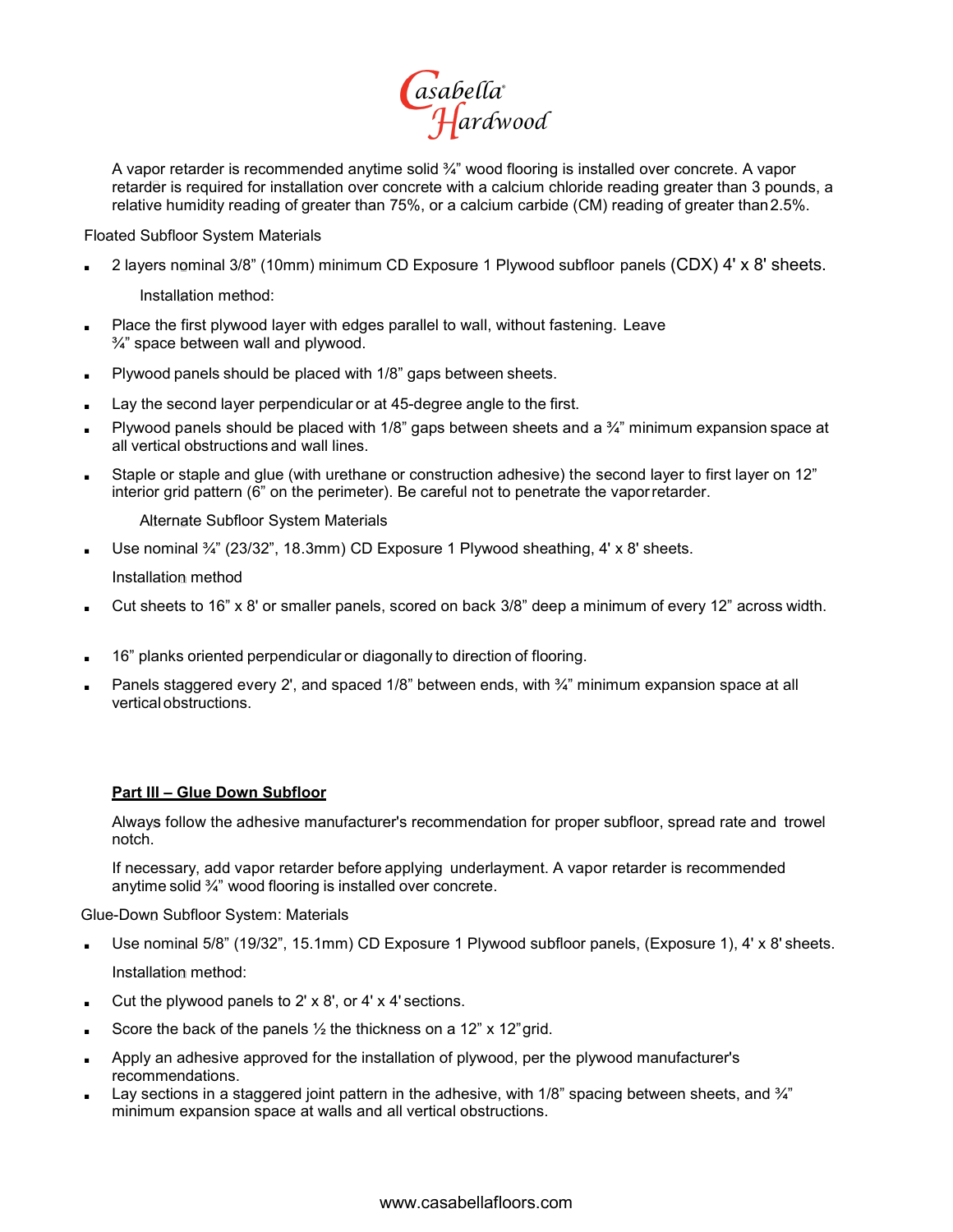

#### **Part IV – Nail-Down Subfloor**

Always follow Casabella Floor's recommendations for proper subfloors as previously discussed.

In on-grade and below-grade applications, always add vapor retarder before applying underlayment. In above-grade applications, follow the flooring manufacturer's recommendations.

A vapor retarder is recommended anytime solid ¾" wood flooring is installed over concrete.

Nail-Down Subfloor System Over Concrete Materials

Minimum: use nominal 5/8" (19/32", 15.1mm) CD Exposure 1 Plywood subfloor panels (CDX), 4' x 8' sheets. Installation method

**NOTE: Fasteners may be powder-driven pins, pneumatic driven nails, screws, deformed pins, or other fasteners suitable for concrete application. Check with fastener manufacturer for specification such as length, drill size, and/or shot load where applicable.**

- Stagger panel joints allowing approximately 1/8" expansion space around all panels to prevent edge peaking due to compression caused by panel swell.
- Allow  $\frac{3}{4}$ " minimum expansion space at all vertical obstructions.
- Panels should be mechanically fastened. For powder load or pneumatic pressure information, contact your localsupplier.
- Fasten 2" from the edge every 6-8" along the perimeter of the sheet and one fastener or more spaced every 12" in the interior of the panel. Fasten the center first to prevent the subfloor from bowing.
- Areas with higher humidity may require additional fasteners.

#### **Part V – Screed System**

Casabella Floors does not recommend the installation of their engineered wood flooring over screeds.

## **SOLID STRIP AND PLANK FLOORING INSTALLATION**

#### **Part I – Acceptable Jobsite Conditions and Jobsite Checklist**

Refer to previously described guidelines.

#### **Part II – Acclimation Guidelines**

Refer to previously described guidelines.

#### **Part III – Appropriate Grade Levels**

Solid strip and plank wood floors can be installed successfully above grade level or on grade but are not recommended for installation below grade.

The entire flooring level is considered to be below grade where soil is present along any perimeter wall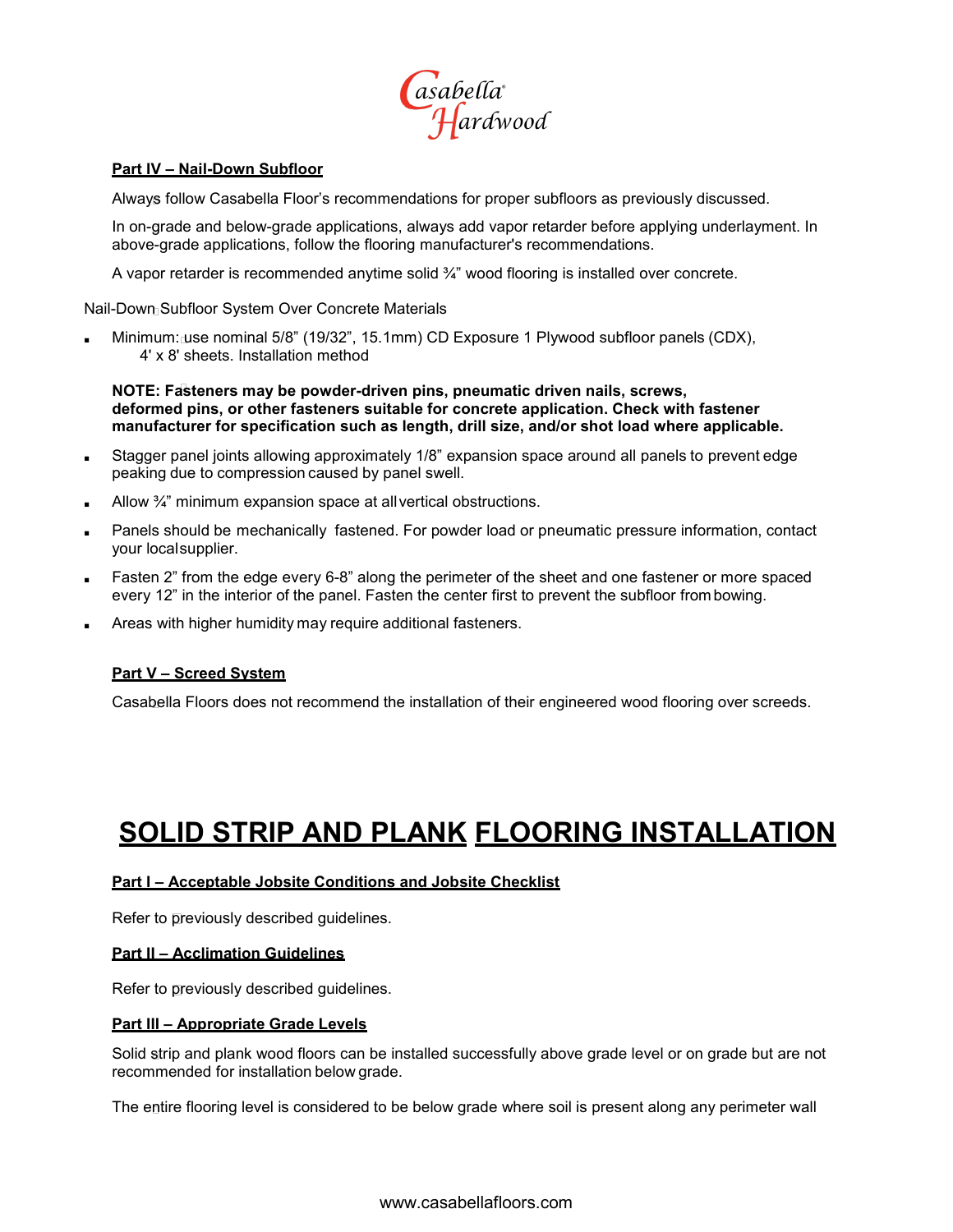

and is more than 3" above the installed wood flooring level. Ground should be sloped away from the house for proper drainage. (Follow local building codes.)

#### **Part IV – Subfloors – Wood Joist Systems**

Refer to previously described guidelines.

#### **Part V – Subfloors – Concrete Slab**

- $\Box$  Refer to previously described quidelines.
- $\Box$  When installing solid strip and solid plank flooring over concrete, a vapor retarder is always required over the concrete slab and below the subflooring material. A minimum 6 mil construction grade polyethylene film, with perm of 0.13, or other impermeable material with a perm of 0.15 or less is recommended.
- Casabella Floors does not recommend our solid hardwood floors to be installed by the direct-glue down method over a concrete slab.

#### **Part VI – Solid Strip & Plank Installation Methods**

Always follow the Casabella Floor's recommended installation procedures.

Basic Tools and Accessories:

Rubber mallet / 4d-6d Flooring nails / Jamb saw or hand saw / Chalk line / Pencil / 15 lbs. Asphalt felt / Table saw or band saw / Hammer / Tape measure / Leading brand of hardwood flooring cleaner / Broom / Powernail manual 45 T&G Powernailer, pneumatic 445 Powernailer or other machines designed or adapted specifically to <sup>3</sup>/4" solid wood flooring / Quality moisture meter with manufacturer's relevant exotic species calibration figures.

#### **NOTE: ¾" is meant for nail-down or staple-down (with 2" fasteners) installation only.**

Unfinished and factory-finished solid strip and solid plank flooring should be installed perpendicular to the joists or on a diagonal for any single layer subfloor. (Exception: Over diagonal, solid subfloor boards, install perpendicular to joists or subfloor direction.)

When  $\mathbb{A}$ " solid strip and solid plank flooring is laid parallel with the floor joists, follow one of these two steps:

Add a layer of minimum nominal 1/2" (15/32") CD Exposure 1 (CDX) plywood underlayment to the existing subfloor (as previously recommended).

Or brace between truss/joists in accordance with the truss/joist manufacturer's recommendations and with local building codes. Some truss/joist systems cannot be cross-braced and still maintain stability.

Before installing wood flooring, place an approved vapor retarder. Some examples of acceptable vapor retarders over wood subfloors include:

An asphalt laminated paper meeting UU-B-790a, Grade B, Type I, Style 1a.

Asphalt-saturated kraft paper or #15 or #30 felt that meets ATM Standard D-4869 or UU-B-790 Grade D.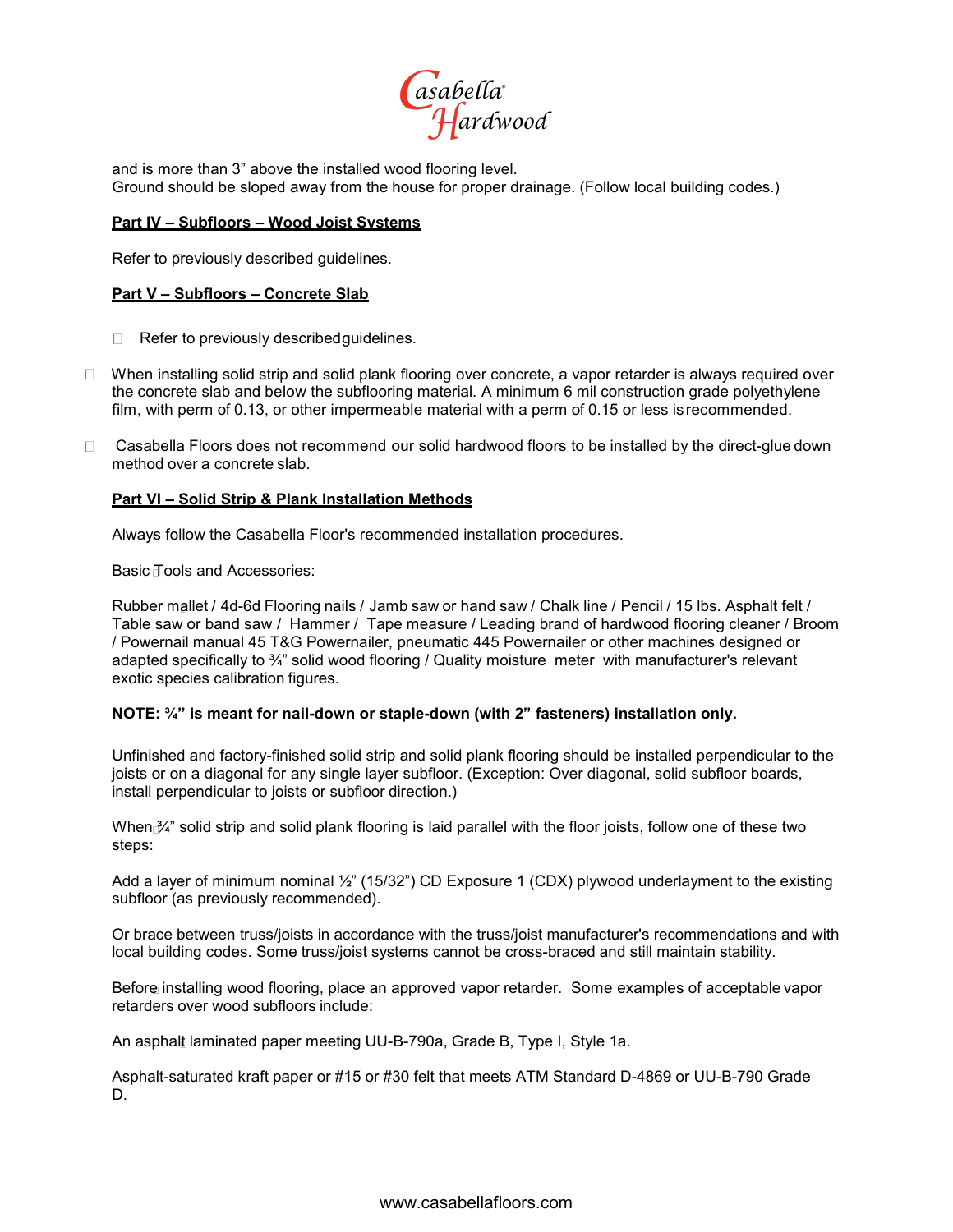

#### **These moisture retarders do not replace the need to conduct mandatory moisture testing of floor boards and subfloor!**

Wall Line Layout

Choose a starting wall according to the most aesthetically or architecturally important elements in the room, taking into consideration fireplaces, doors, cabinets and transitions, as well as the squareness of the room. The starting wall will often be the longest unbroken wall in the room.

Snap a working line parallel to the starting wall, allowing 3/4" expansion space between the starting wall and edge of the first strip or plank run.

Random-width plank is laid out with alternating courses varying by widths. Start with the widest board, then the next width, etc., and repeat the pattern.

Lay one row of strip or plank along the entire length of the working line.

Top-nail and blind-nail the first row (hand-nail if necessary), using appropriate fasteners. Denser species may require pre-drilling. Each succeeding row should be blind-nailed with the nailing machine wherever possible. At the finishing wall and other obstructions, it may be necessary to blind-nail by hand until top nailing is required.

Distribute lengths, avoiding "H" patterns, stair stepping and other discernible patterns in adjacent runs. Stagger end joints of boards row to row a minimum of 6" for strip flooring, 9" for 3", 12" for 4", 15" for 5" and 18" for planks wider than 5".

To minimize expansion on floors wider than 20 feet, more or less spacing between rows may be needed, depending on geographical area, interior climate control and time of the year.

Where spacing is required: Use a washer or removable spacer to leave additional space every few rows and/or start in center of room and work out to both sides. Do not use spacers that may cause damage on our factory-finished floors.

Nailing: Blind-nail through the tongue using 1  $\frac{1}{2}$ " - 2" fasteners. Use 1  $\frac{1}{2}$ " fasteners with nominal  $\frac{3}{4}$ " plywood subfloor direct to concrete slab. Face-nail boards where needed using 6d-8d casing or finish nails. Fasteners should be spaced every 6" - 8" on blind-nailing, or every 10" - 12" on face-nailing.

For additional fastening, any of the following options may be used in addition to the nailing schedule.

For wide-width plank flooring (5" or wider), to assist the nailing schedule of 6" - 8" and increase holding power, there are three options.

- Screw and plug at end joints, alternating at staggered locations and intervals along each board.
- Apply an approved urethane wood flooring adhesive, such as Bostik's Best.
- Use kerfing or relief cuts every 8" to 12" parallel to the grain using more relief cuts for wider boards. Typically, the relief cut should be 3/8" on a ¾" board.

#### **NOTE: These options, however, will not necessarily eliminate cupping.**

Blind-nail and face-nail, as necessary, to complete the final rows.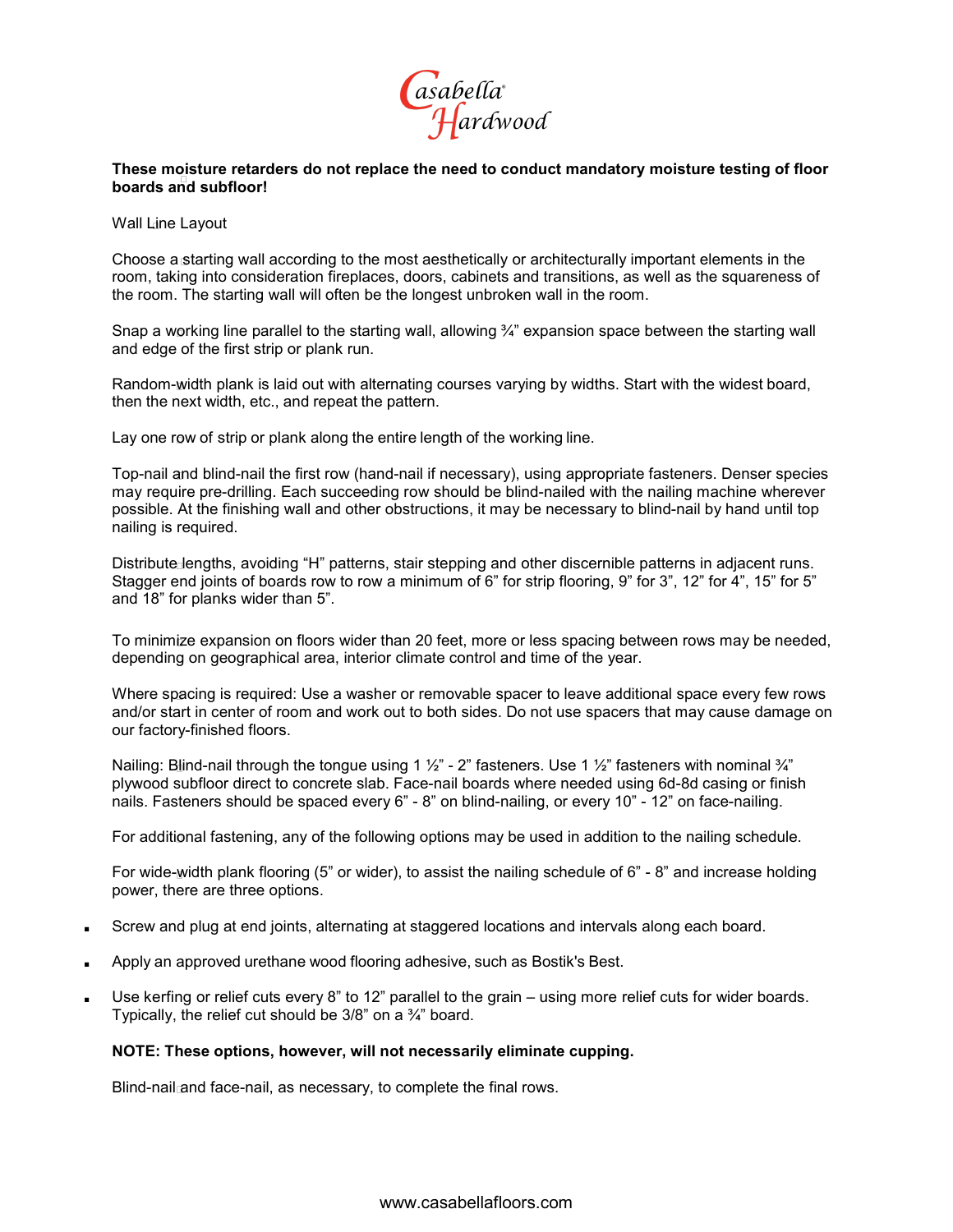

Center Line Layout

#### **NOTE: For instructions on using trammel point method to square a room and find the center point, see Trammel Point Method.**

Find the center of your room, measuring off the two longest walls, and snap a line down the center of that room.

Install a starter board on the line. Fasten the starter board to the floor using wood screws.

Nail the first row of wood flooring against the starter board, being careful not to move the starter board when nailing. The groove of the flooring should be against the starter board.

Drill and hand-nail the first three rows through the tongue. DO NOT USE TOP NAILS.

Use a blind nailer to install the remaining rows of wood flooring. Use the nailing practices described earlier in the chapter.

After installing in one direction, remove the starter board and start rows going in the opposite direction.

Install a spline or a slip tongue in the groove of the board that was against the straight-edge. Put wood glue down the entire length of the groove before installing the spline.

Install the spline using a blind nailer. To keep the spline in alignment for the next flooring board, use a scrap piece of wood flooring to run along the length of the spline as you nail.

Install the remaining rows in the opposite direction. Use the nailing practices described earlier in the chapter.

#### **Tongue and Groove – Too Loose**

Caution! When first starting to nail the flooring down and after nailing down a small section of approximately 25 square feet, make sure that this initial test section of flooring, once nailed to the subfloor, is firmly affixed. In particular, check to make sure that the groove side of each piece, being held down only by the tongue of the adjacent piece, does not rock up and down if weight is place on it and then removed. If the groove side does exhibit up/down movement, STOP!

This movement will not sand out nor can this up and down movement be corrected later on! It will be necessary to glue this floor down in addition to nailing it in order to correct this condition, which is caused by a too loose tongue and groove. Loosely milled flooring may be nailed and installed in beads of a nonhardening construction adhesive such as "a Liquid Nails caulking type" laid on 8" centers or the flooring may be laid with a full mastic spread in addition to nailing.

**It is the installers responsibility to ascertain whether this "too loose of a T & G" condition exists in the flooring prior to installation.** If the flooring is found to have a "too loose T & G condition", Casabella Floors will, upon notification from the installer prior to installation, correct the problem as follows: At Casabella Floor's option, Casabella Floors will either replace the flooring, refund the purchase cost of the flooring, or compensate the installer for the extra cost of the adhesive/mastic now necessary to insure a good installation. Casabella Floors shall not be responsible for replacing any flooring in excess of the 25 square foot nailed down as the test section and then found to have excessive up and down movement.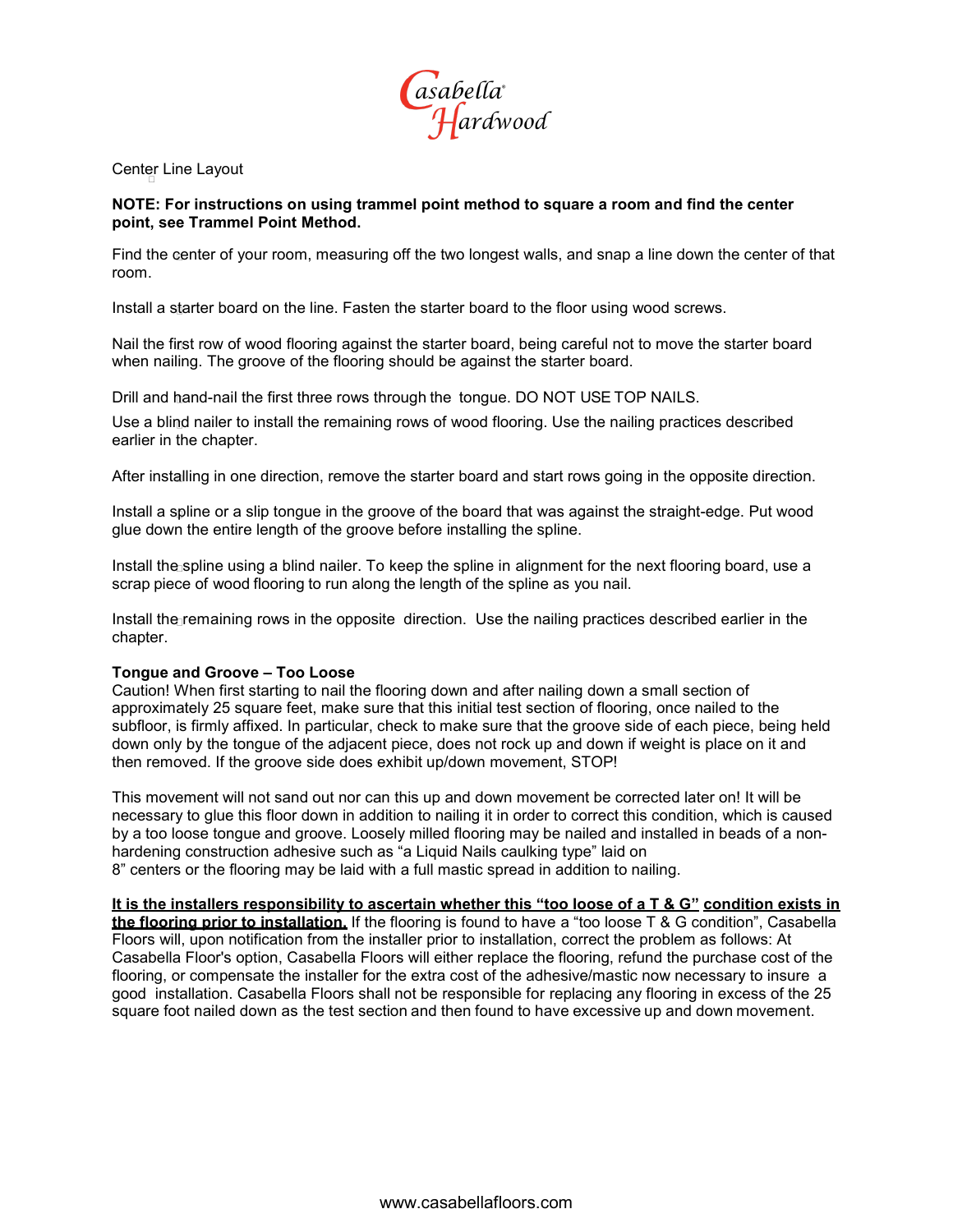

## **ENGINEERED WOOD FLOORING INSTALLATION**

#### **Part I – Acceptable Jobsite Conditions and Jobsite Checklist**

Refer to instructions previously described

#### **Part II – Acclimation Guidelines**

 $\Box$ Casabella Floors Engineered Wood Flooring should be stored in the climate-controlled job site for 72 hours to adjust to room temperatures. The planks should be left in unopened cartons until ready forinstallation.

#### **Part III – Appropriate Grade Levels**

□ Engineered wood floors can be installed successfully on, above or below grade level. Engineered wood floors can be installed directly to concrete or wood subfloor.

 $\Box$  The entire flooring level is considered to be BELOW grade where soil is present along any perimeter wall and is more than 3" above the installed wood flooring level. Ground should be sloped away from the house for proper drainage. (Check local building codes. Local building codes prevail. Follow local building codes.)

#### **Part IV – Subfloors – Wood Joist Systems**

See instructions previously described.

#### **Part V – Subfloors – Concrete Slab**

See instructions previously described.

#### **Part VI – Engineered Flooring Installation Methods**

 $\Box$  Casabella Floors engineered wood flooring should not be installed directly to screeds.  $\Box$  Note on

random-width plank

- $\Box$  Random-width plank is laid out with alternating courses varying by widths. Start with the widest board, then the next width, etc., and repeat the pattern.
	- $\Box$ Choose a StartingWall
- $\Box$  Choose a starting wall according to the most aesthetically or architecturally important elements in the room, taking into consideration fireplaces, doors, cabinets and transitions, as well as the squareness of the room. The starting wall will often be the longest unbroken wall in the room.

#### **GLUE-DOWN ENGINEERED STRIP AND PLANK**

- □ Basic Tools and Accessories:
- □ Rubber mallet / 4d-6d Flooring nails / Jamb saw or hand saw / Chalk line / Pencil / 15 lbs. Asphalt felt / Table saw or band saw / Hammer / Tape measure / Leading brand of hardwood flooring cleaner / Broom / Powernail manual 45 T&G Powernailer, pneumatic 445 Powernailer or other machines designed or adapted specifically to <sup>3</sup>/4" solid wood flooring / Quality moisture meter with manufacturer's relevant exotic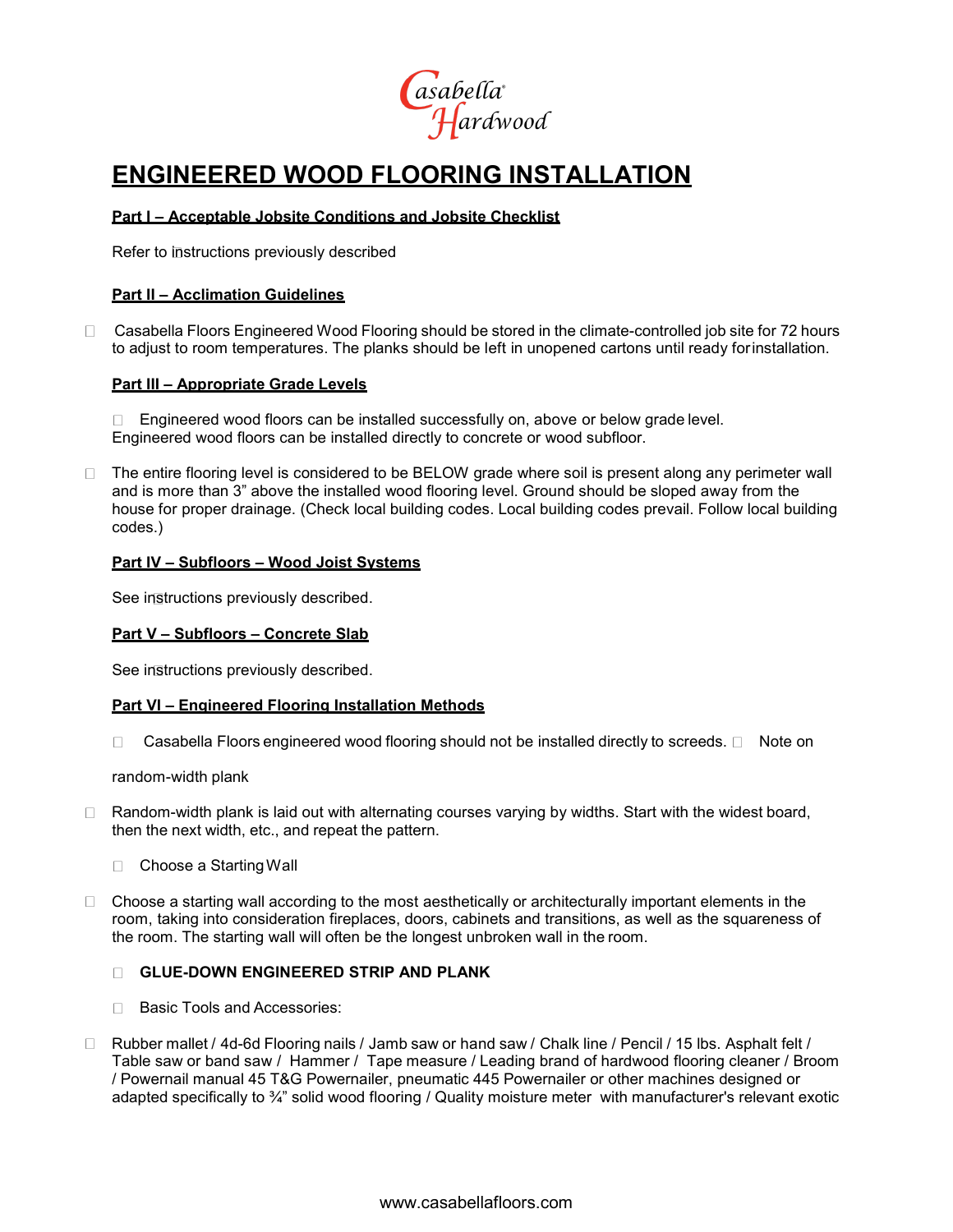

species calibration figures.

- $\Box$  There are several different ways to start an installation of glue-down engineered wood flooring. The following has proven successful.
- $\Box$  Test the substrate for moisture according to appropriate moisture testing procedures described previously. Excessive/elevated moisture should not be present. The subfloor should be within acceptable moisture content as per adhesive manufacturer's recommendation before installing.
- $\Box$  An expansion space of 9/16" (or the thickness of the planks) should be left around the perimeter and at all verticalstops.
- $\Box$  Snap a working line parallel to the starting wall, the width of the board, plus the tongue and recommended expansion space.
- $\Box$  Install a starter board along the edge of the working line and begin installation. Alternatively, lay one row of plank in the adhesive along the length of the working line.
- $\Box$  Follow the installation procedure recommended by the adhesive manufacturer, which includes a subfloor moisture content, spread rate, trowel size, open time, working time and flash time as necessary. Spread the adhesive an instructed up to and along the working line.
- Distribute lengths, avoiding "H" patterns, stair stepping and other discernible patterns in adjacent runs. Stagger end joints of boards row to row a minimum of 6" for strip flooring, 9" for 3" plank, 12" for 4", 15" for 5", and 18" for planks wider than 5".
	- □ 3-M Blue Tape should be used. Do not use 3M's quality #2090 tape.

If recommended by the adhesive manufacturer, roll the floor with the proper roller.

#### $\Box$ **MECHANICALLY FASTENED STRIP AND PLANK**

- $\Box$  CAUTION: It is extremely important to use the appropriate adapters as well as staples or cleats. Improper fasteners, machines, and air pressure can cause severe damage.
	- $\Box$  If necessary, add a vapor retarder.
	- $\Box$  Snap a working line parallel to the starting wall, allowing expansion space.
	- $\Box$  Lay one row of plank along the entire length of the working line.
- □ Top-nail and blind-nail the first row (hand-nail if necessary), using appropriate fasteners. Denser species may require pre-drilling. Each succeeding row should be blind-nailed wherever possible.
- Typical: narrow crowned (under  $3/8$ ") 1" 1  $\frac{1}{2}$ " staples or 1" 1  $\frac{1}{4}$ " hardwood flooring cleats designed for engineered flooring.
- Typical: every 3-4" with staples, every 4-6" with cleats, and within 1-2" of end joints. Use appropriate size fastener for top nailing first row, last row and any area where blind nailer will not fit.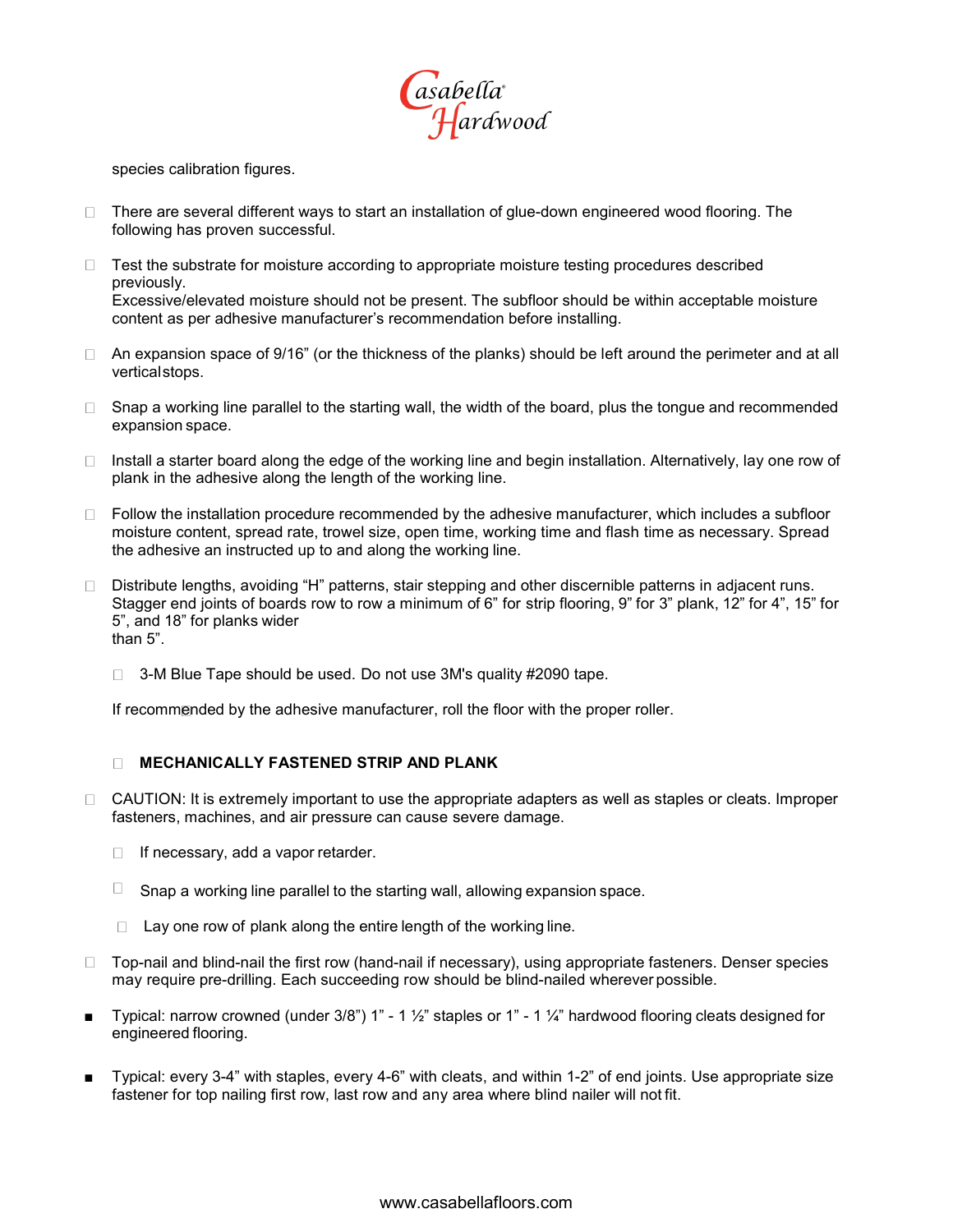

- □ Add each additional row of flooring. Distribute lengths, avoiding "H" patterns, stair stepping and other discernible patterns in adjacent runs. Stagger end joints of boards row to row a minimum of 6" for strip flooring, 9" for 3" plank, 12" for 4", 15" for 5", and 18" for planks wider than 5".
- □ During installation of flooring pieces, push or gently tap boards flush to the previous row. Tap against the tongue; tapping the groove may damage the edge. To prevent damage to the finish, avoid tapping the face of the board with a rubber mallet.

#### **FLOATING ENGINEERED FLOORING**

- □ Additional tools for floating installation:
- Pull Tool or Crowbar
- Floating floor pad with built in moisture barrier foam with moisture barrier 2 in 1 or 3 in 1
- Tapping Block (used with care)
- $3-M$  Blue Tape Do Not Use  $3-M#2090$
- Glue Franklin Titebond II or Equivalent PVA-2 floating floor (poly vinyl acetate) adhesive
- □ Subfloor flatness is critical to the success of a floating floor installation. (See Wood Subfloor Guidelines and Concrete Subfloor Guidelines.)

 $\Box$  Test the substrate for moisture according to appropriate moisturetesting procedures. Excessive/elevated moisture should not be present. The subfloor should be within acceptable moisture content as per manufacturer recommendation before installing.

- □ If necessary, add vapor retarder. (See Acceptable Vapor Retarders in Moisture Requirements and Moisture Testing.)
- At least 9/16" expansion space should be left around the perimeter and at vertical stops.

□ Typical: Subfloors are covered with a resilient material, foam underlayment or cork. A 2-in-1 or

3-in-1 underlayment is a good choice.

- □ Casabella Floors engineered flooring must be edge-glued.
- □ End joints must be staggered 12" 18" apart. No two end joints should be within three rows of each other. If they are not, the floor installation may lose dimensional stability, causing gapping and/or tenting.

## Supplementary Installation Information

The following installer errors may affect this floor in the future.

## **ACCLIMATION OF SOLID WOOD**

As stated in the National Wood Flooring Association technical publication #A100, water and wood, page 11, industry proven guidelines as set forth by the National Oak Flooring Manufacturers Association and the National Wood Flooring Association, and most wood manufacturers, state that before solid wood flooring is delivered, the job site must be checked to determine if it is ready. Wood should not be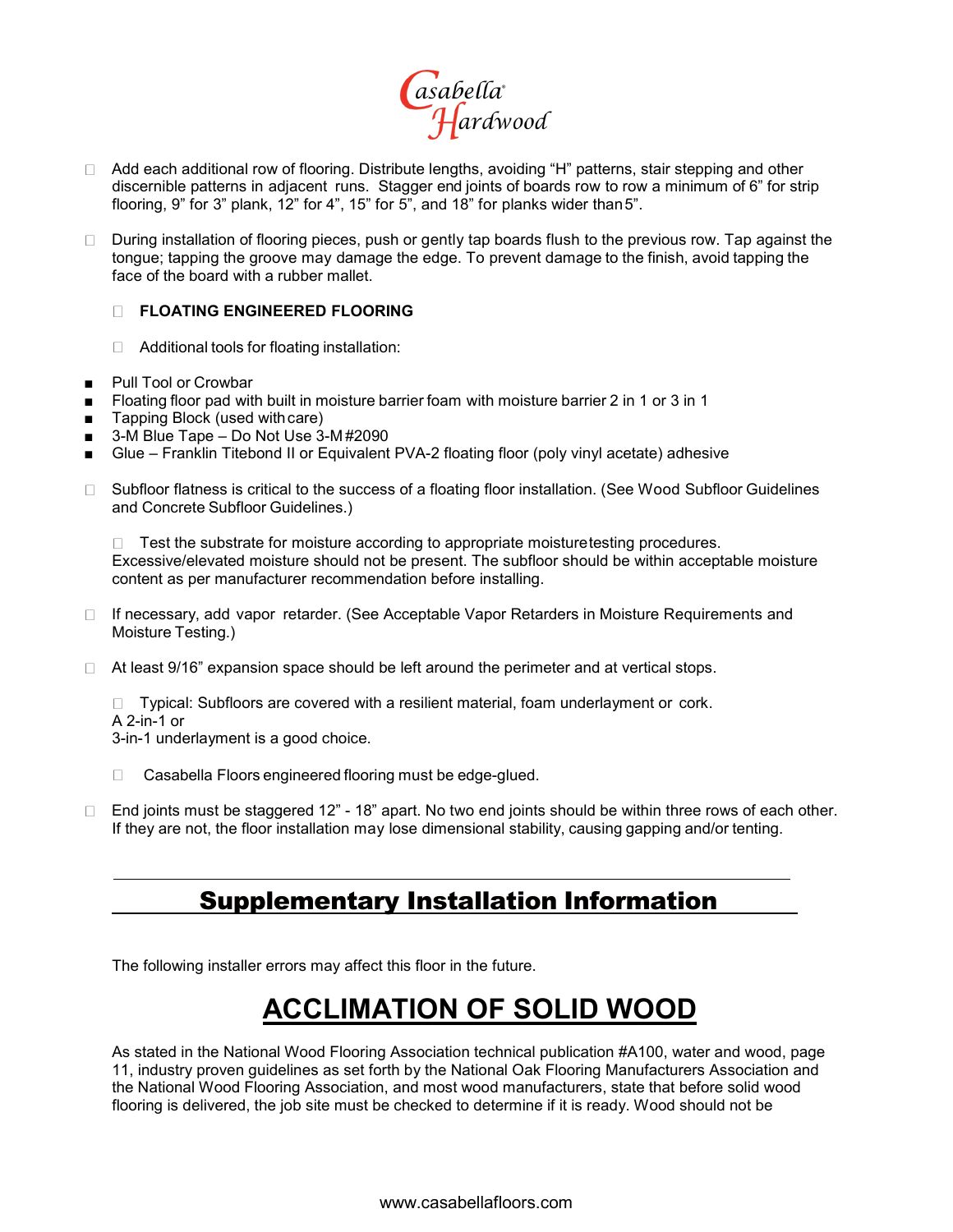

delivered if job site moisture conditions are excessive. Otherwise, one will absorb moisture from the other. The structure should be closed, with doors and windows in place, and interior climate controls should be operating for at least 48 hours to stabilize the moisture conditions of the interior.

Once at the job site, the wood should be set indoors and spread over the sub floor. About four days should pass before an installation is started. The moisture content of 2 1/4" strip flooring should be no less than 4% of the sub floor. For planks that are 3" or wider, the moisture content must be within 2% of the moisture in the sub floor. If the moisture content varies more than the measurements discussed above, the installer should not start the installation until the wood flooring and sub floor achieve equilibrium and 'come into those moisture ranges.' Moisture contents of both the flooring and the sub floor must be checked and recorded before any work begins. If the flooring is delivered on a damp day or during rain, the boards will absorb moisture. If installed in this condition, the flooring will shrink a few months later and show gaps.

Wood flooring should not be delivered to the job site until plastering, ceramic tile work, plumbing work, and painting are completed and dried. Moisture evaporates from damp walls into the air within the house, and some of it will be absorbed by the flooring. Another condition that causes flooring to pick up moisture during construction is less obvious, but more common: If the heating or air conditioning is not operating from the time the floor is installed until the house is occupied, the humidity may be higher than it would be if the house were occupied. The point of acclimating wood flooring before installing it is to adjust to 'normal living conditions' at the site - that is, the temperature and humidity conditions that will typically be experienced once the structure is occupied.

Thus, it does no good at all - in fact, it is likely harmful - to store wood flooring at the job site under conditions that don't reflect those normal environmental conditions. If the wood is delivered in cartons and stacked, then the ends of the boxes should be opened up. If there is plastic wrapping around the boards, the ends must be cut open to expose them to the room's air. The wood flooring should never be acclimated on a concrete substrate, as the boards may absorb moisture and be cupped when taken out of the carton. Wood flooring is a dynamic material subject to changes in dimension as a result of changes

in humidity in the surrounding environment.

Furthermore, the rooms that have wood installed in them must be climate controlled with temperatures of 50 to 80 degrees F., but preferably 68 to 72 degrees F. humidity of 35% to 55% maintained, and the HVAC 'fan' set in the 'continuously on' position. In addition, the rooms should not be closed off from a normal flow of air. If any portion of this standard is altered or omitted, very objectionable conditions can occur such as: gaps between boards, cupping, stress fracture splits, face checks, board delamination, splinters, raised grain, and finish problems.

So, the key message is not that acclimation is good, and that's all you need to know. Rather, installers need to understand the dynamics of water and wood and make educated judgments about when and how much acclimation is required. To do so requires knowing what the moisture content of the flooring is at the time of delivery and what its expected moisture content will be 'in use'. The installer should know the industry guidelines and be aware of the repercussions if they fail to follow them.

## **MOISTURE TEST MUST BE TAKEN PRIOR TO INSTALLATION**

The National Wood Flooring Association installation guidelines states, in Section 1, Chapter 1, Page 2, 'Acceptable Job Site Conditions', that moisture testing must be performed on all sub flooring/substrates and the wood prior to the installation. This is to determine if the areas to receive new wood floor coverings are within the industry's maximum moisture tolerances. In addition, the wood's moisture content must be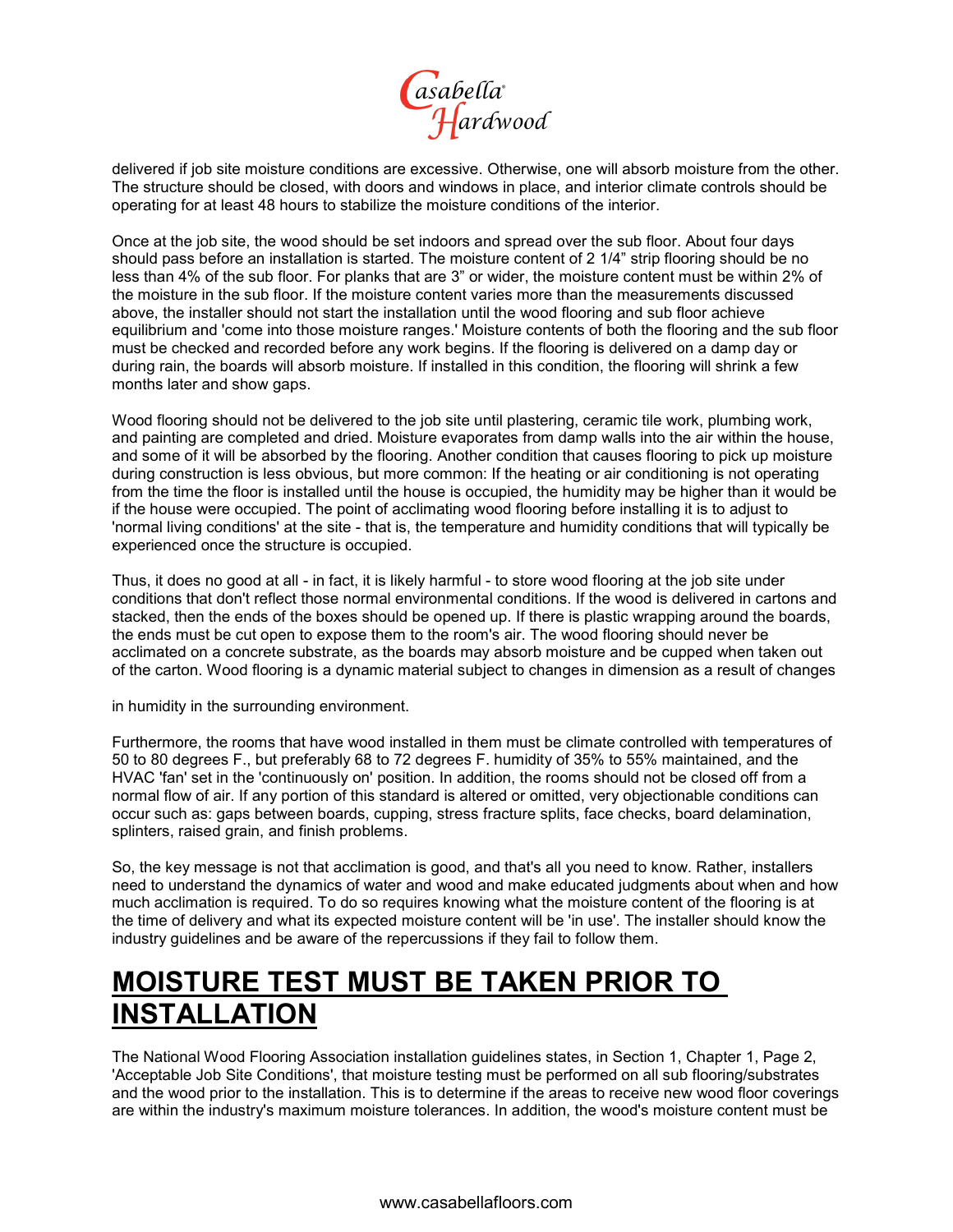

within 2% for plank flooring 3 inch or wider (or 4% for 2 1/4-inch-wide strip flooring) of any wood sub floor or concrete on which it's to be installed. These tests should be documented in writing, signed by the end user, then placed in the job folder for future reference. These guidelines must be met, or the job is not ready to receive an installation.

## **FASTENER SCHEDULE TEST**

Use of professional grade magnet tools confirmed that the installer used the following fastener schedule: 8 - 19" apart and 2 - 6" from ends.

According to the fastener schedule as found in chapter 5, Appendix CA, pages CA-1 and CA-2 of the National Wood Flooring Association installation guidelines, the installer failed to follow the National Wood Flooring Association's fastener schedule guidelines for installing wood flooring.

## **FASTENER SCHEDULE NOT FOLLOWED**

The National Wood Flooring Association installation guidelines for wood flooring states, in Appendix "F", page 17, "Fastener Schedule" that all wood flooring with:

- A width of 3" or wider should have fasteners placed 6" 8" apart.
- A minimum of two fasteners must be placed within 1" to 3" from the ends of boards. The National Wood Flooring Association publication, "Water and Wood" states on page 4 that:
- Wider boards tend to move more than narrower boards. Movement in a 5" plank is more dramatic than a 2 1/4" strip.
- For that reason, many wood flooring manufacturers recommend nailing schedules of 4 6" for their wider planks.
- Installers should always check the manufacturer's instructions, as they supersede all others.
- If the installers fastener schedule is less/tighter than recommended, the flooring may make crackling sounds or a noise like cracked glass or ice when walked on.
- If the installer's fastener schedule is more/looser than recommended, or the installer failed to use at least two fasteners within 1" to 3" from the ends, the flooring mayexhibit over wood, gaps between boards, accelerated cupping, flexing, noise or board movement. INSTALLER MUST LEAVE EXPANSION GAP As with any wood flooring, because it is a hydroscopic material that will absorb moisture and expand or release moisture and shrink, the installer must allow the floor to move. The National Wood Flooring Association states, in their installation guidelines (section X, page 16), that expansion space, the thickness of the board, must be left along walls and all vertical objections (ceramic, sliding glass doors, fireplace, etc.). For example: 3/4" thick, solid wood flooring, leave a 3/4" space. For 3/8" engineered wood flooring, leave a 3/8" space. At no time should the installer set the wall base tight against the new wood floor, seal, or lock the wall base to the flooring by caulking the gap or nailing the quarter round or shoe molding into the floor. If the installer fails to follow any one of these installation guidelines, the wood flooring may: buckle, cup, or make a rubbing together-like creaking or popping sound when walked on. This issue is due to installer error.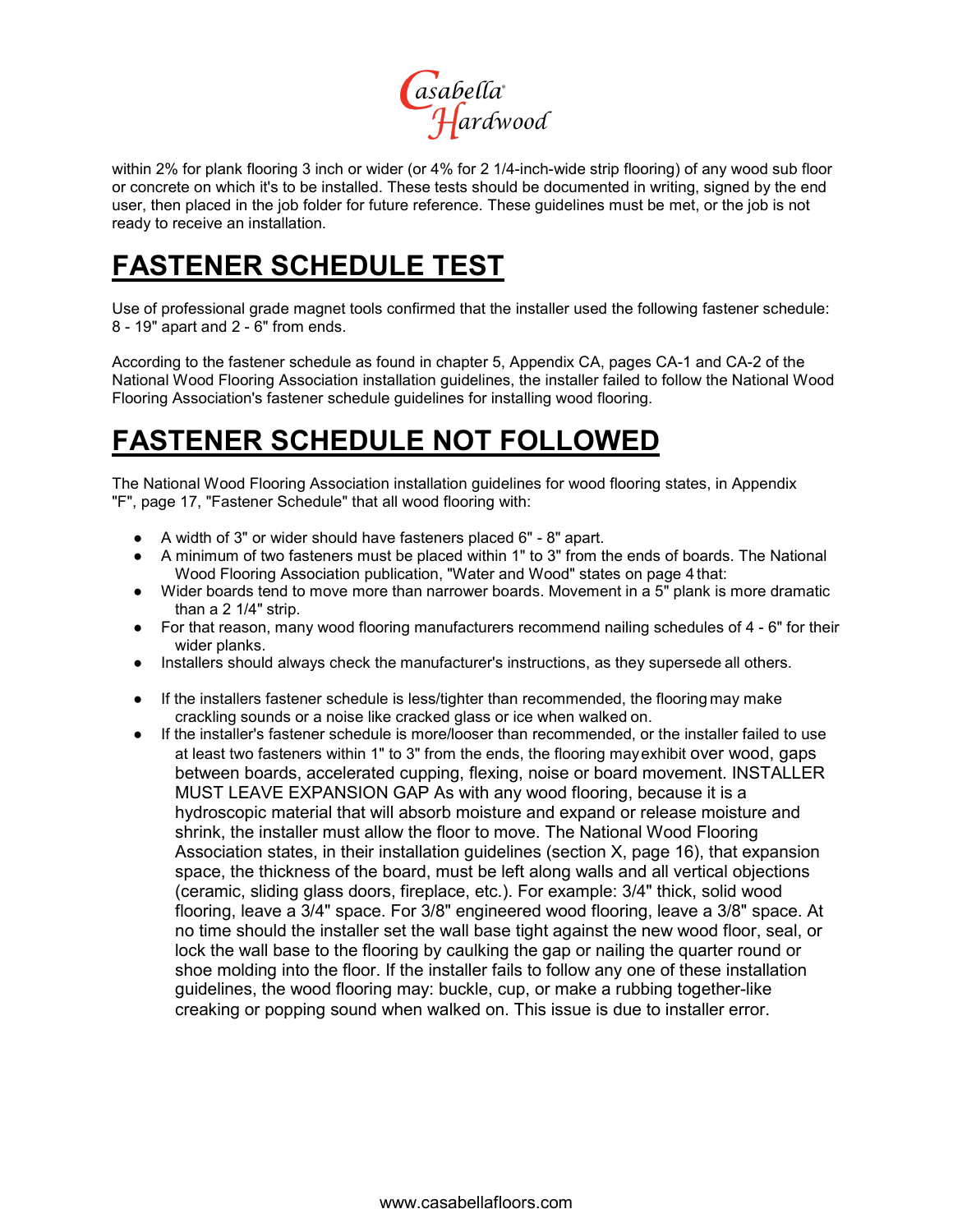

## **INSTALLER MUST INSPECT AND CULL**

With the exception of "clear" grade every grade of wood will have varying degrees of marks or characteristics. No two boards are alike. Both the National Oak Flooring Manufacturer's Association and the National Wood Flooring Association states that the wood manufacturers are allowed to include a maximum of 5% of total shipment in product that is not usable (or defective). It should be noted that it is the installer's responsibility to closely examine the wood flooring product for visual defects. Furthermore, all wood flooring is manufactured and intended to be installed in random lengths. If the end of a board has a nick, splinter, or flaw, etc., then the problem area should be cut off and the rest of the board installed. If the area of concern is in the middle face of a board, then the affected portion of the board should be cut out and the two shorter boards installed. If a board is EXTREMELY lighter or darker and would give an undesirable appearance to the end user, the boards should be set aside. However, this is NOT considered a manufacturing defect, as the installer should discuss this with their customer and have a full understanding BEFORE installing any wood flooring. In the wood/bamboo flooring industry most manufacturers and distributors agree that 100 square feet should be enough before stopping the installation. Once they install the flooring, they are assuring all of the parties that the material is free of visual manufacturing problems and bad boards. The end result will be a beautiful wood floor that the end user will be happy with and proud of.

## **THE CUSTOMER'S PRESENCE DURING THE INSTALLATION IS CRUCIAL**

The wood manufacturer states, in their installation and warranty guidelines, that they control all of the steps involved in its production of prefinished wood floors from kiln drying to finishing. As hardwood is a product of nature, it is not perfect. Industry standards allow a tolerance in quality variation not exceeding 5% of the total quantity purchased. We strongly recommend that the customer interview several prospective wood flooring installers for their qualifications. Ask them for references and make telephone calls to check them out. Approximately 40% of the reasons for installation failure and/or customer dissatisfaction is due to installer error. They must be the professional on the job. However, your presence during the installation is crucial. If you decide to hire an installer who will install your hardwood (or bamboo) floor without your supervision it is YOUR responsibility to ensure the good judgment of the installer. The installer must inspect and cull those boards which are defective or undesirable. The installer should be selective when assessing the quality of the wood, grading, and lengths of boards, and when

arranging floor boards according to the natural variations, such as color and grain of the species selected. If you were present during the installation of your floor you can ask your installer to place boards in areas that are less visible and according to your taste, rather than in the center of the room or near the focal point of the room, such as the fireplace. The wood manufacturer cannot be held responsible for any unpleasant surprise resulting from the installer's lack of qualifications or poor judgment. Once the floor is installed the ownership and responsibility to resolve any disputes is between the installer and the end user.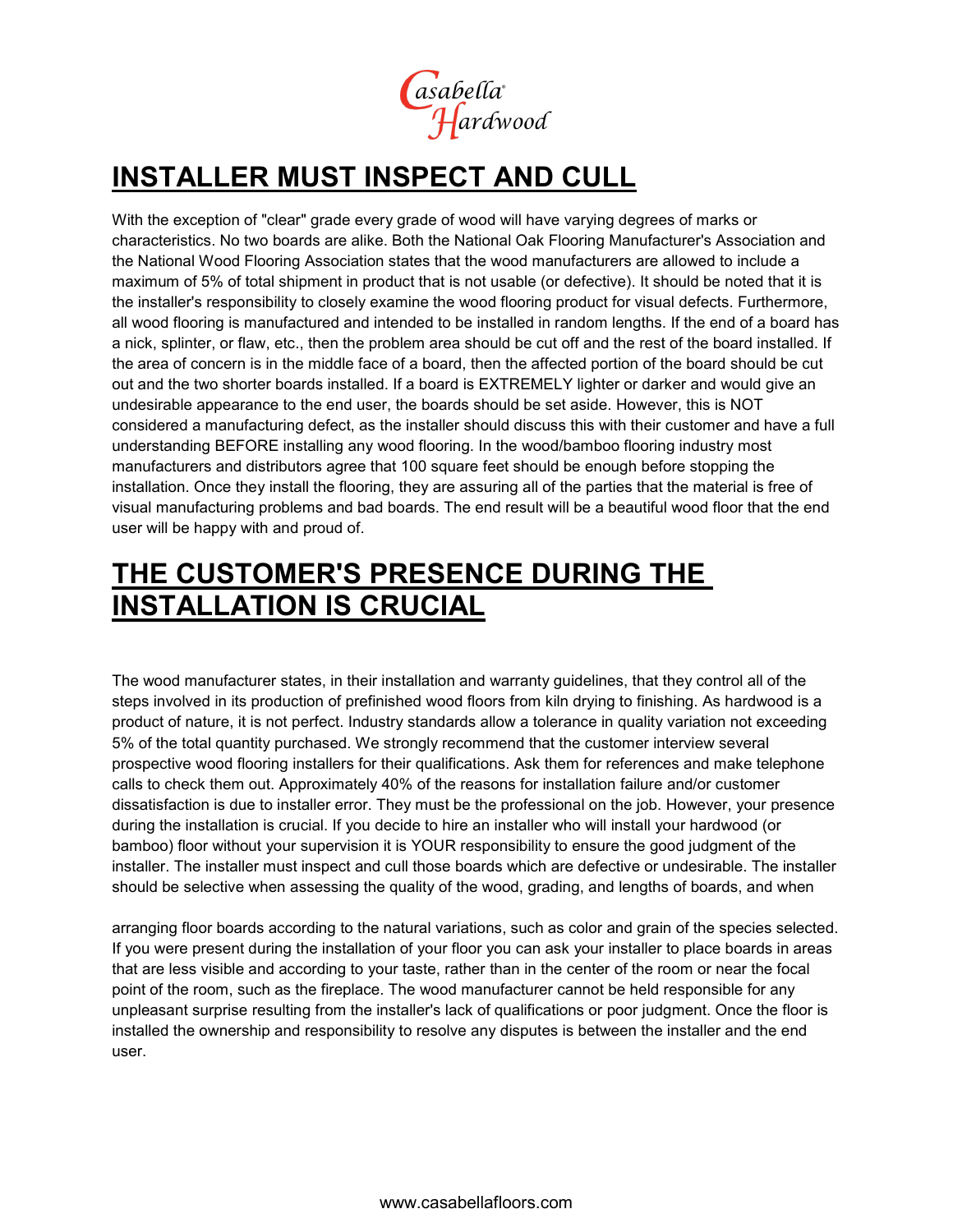

#### **\*\*\*Attention Installers \*\*\***

## **\*\*\*CAUTION WOOD DUST\*\*\***

Sawing, Sanding, and Machining wood products can produce wood dust. Airborne wood dust can cause raspatory, eye, and skin irritation. The international Agency for Research on Cancer (IARC) has classified wood dust as a nasal carcinogen in humans.

Precautionary Measures: If power tools are used, they should be equipped with a dust collector. If high dust levels are encountered use an appropriate NIOSH designed dust mask, avoid dust contact with eye and skin.

 d Measures: In case of irritation, flus eyes and skin with water for at least 15 minutes.

# Radiant Heat Installation

The following products from Casabella Hardwood are approved over radiant heat

- Angora
- **Tradewinds**
- **Cheshire**
- Countryside Birch
- **Provincial**
- Cedar Break
- **Melbourne**
- Handcrafted Hickory
- Portofino
- Ferno (except Salerno)
- **Baroque**
- American Relics (White Oak Only)
- Tuscany

The following products from Casabella Hardwood are not approved over radiant heat

- American Heritage
- San Pietro Maple
- Cimmaron
- Asian Walnut
- Adirondack
- Restoration Acacia
- Covelo Canyon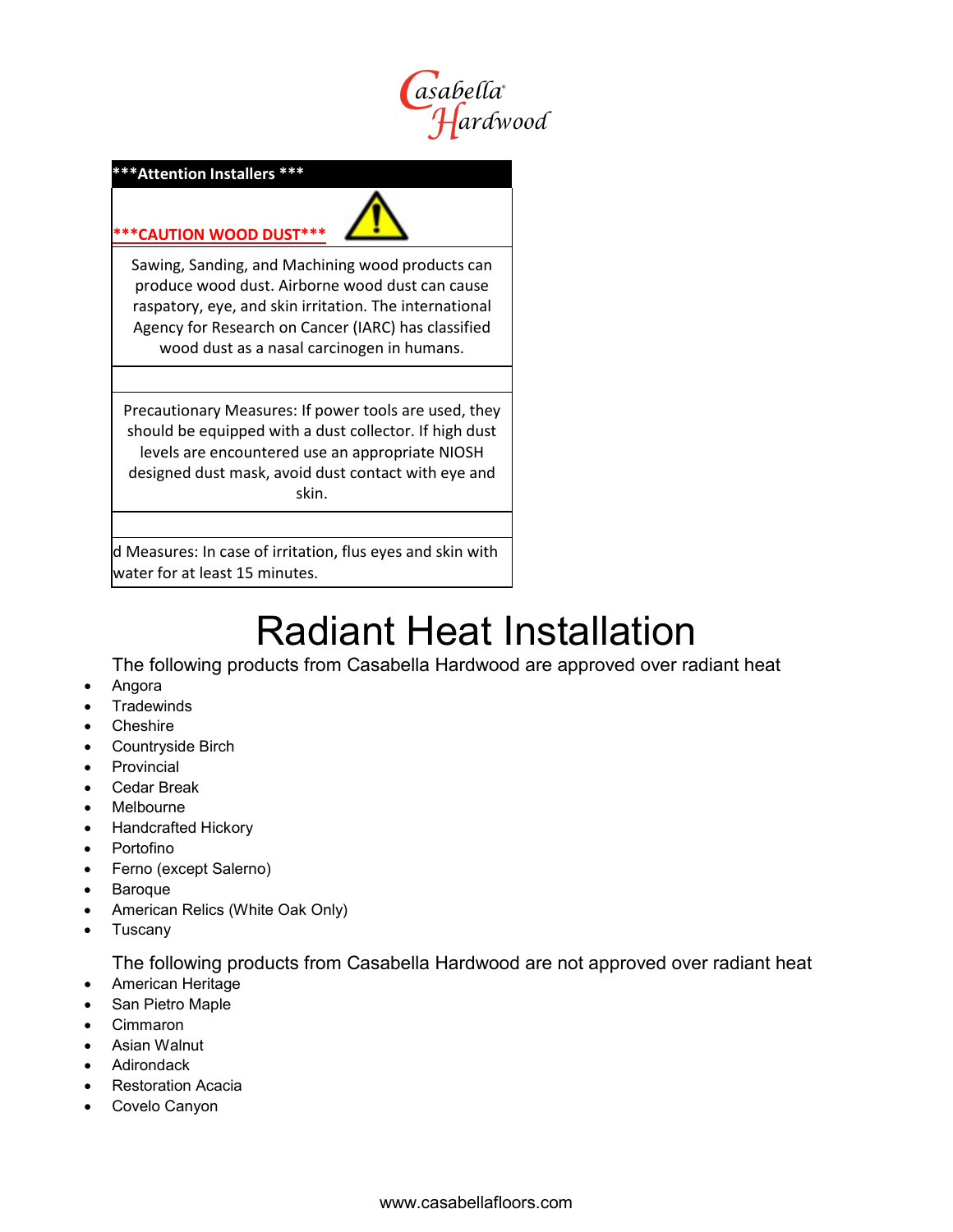asabella<br>Hardwood

- Oak Handscraped
- Heritage Hickory
- **Estate Hickory**
- San Pietro Oak
- Ferno Salerno
- American Relics Hickory

If you have a product that is not on the list, please contact your sales representative.

## **INSTRUCTIONS FOR INSTALLATIONS OVER RADIANT HEAT SYSTEMS**

### **Moisture and Humidity - Please read before beginning installation**

Room temperature and humidity of installation area should be consistent with normal, year-round living conditions for at least a week before installation of wood flooring. Room temperature of 65 – 75 degrees Fahrenheit and a humidity range of 35% – 65% should be maintained during acclimatization, installation, and at all times afterward. Warning – humidity levels below these recommended levels will likely cause movement in the flooring, including gapping between pieces and possible cupping and checking in the face.

Casabella Hardwood cannot be held responsible for site conditions. Flooring formats, such as plywood based engineered wood flooring, are particularly susceptible to showing movement such as edge/shrinking and face checking from relative humidity below the stated minimum on site and/or tip raising and subsequent end shrinking if installed over a wet subfloor.

#### **Important Notes:**

Warranty is void if subfloor surface exceeds 81 degrees Fahrenheit. Beware of "hot spots" where radiant heat enters the room, as they can be significantly hotter.

#### **Prior to Installation of Wood Flooring:**

Radiant heat must be installed and turned on- for a minimum of 3 weeks prior to installation of wood flooring.

Make sure to acclimate the new wood flooring in open packaging or out of packaging, in living areas of the home until moisture content falls within 4% points or less of the subfloor content.

Just prior to installation, radiant heat should be turned off or on the lowest setting for a minimum of 6 hours. This will prevent "hot spots" which could leave applicator marks or cause bubbles.

#### **Glue Down Direct to Concrete**

Radiant Heating pipes must be covered at least 3cm from the surface. The concrete must be: Fully dry Flat and level Compact and Hard Clean of Dust, Oil and grease Free of cracks

#### **Radiant Heat under Plywood Sub-Floor**

It is recommended to glue and nail or staple down the floor when installed with radiant heating. Blind nail at a 45-degree angle into tongue with nails/staples approximately equal to the thickness of the